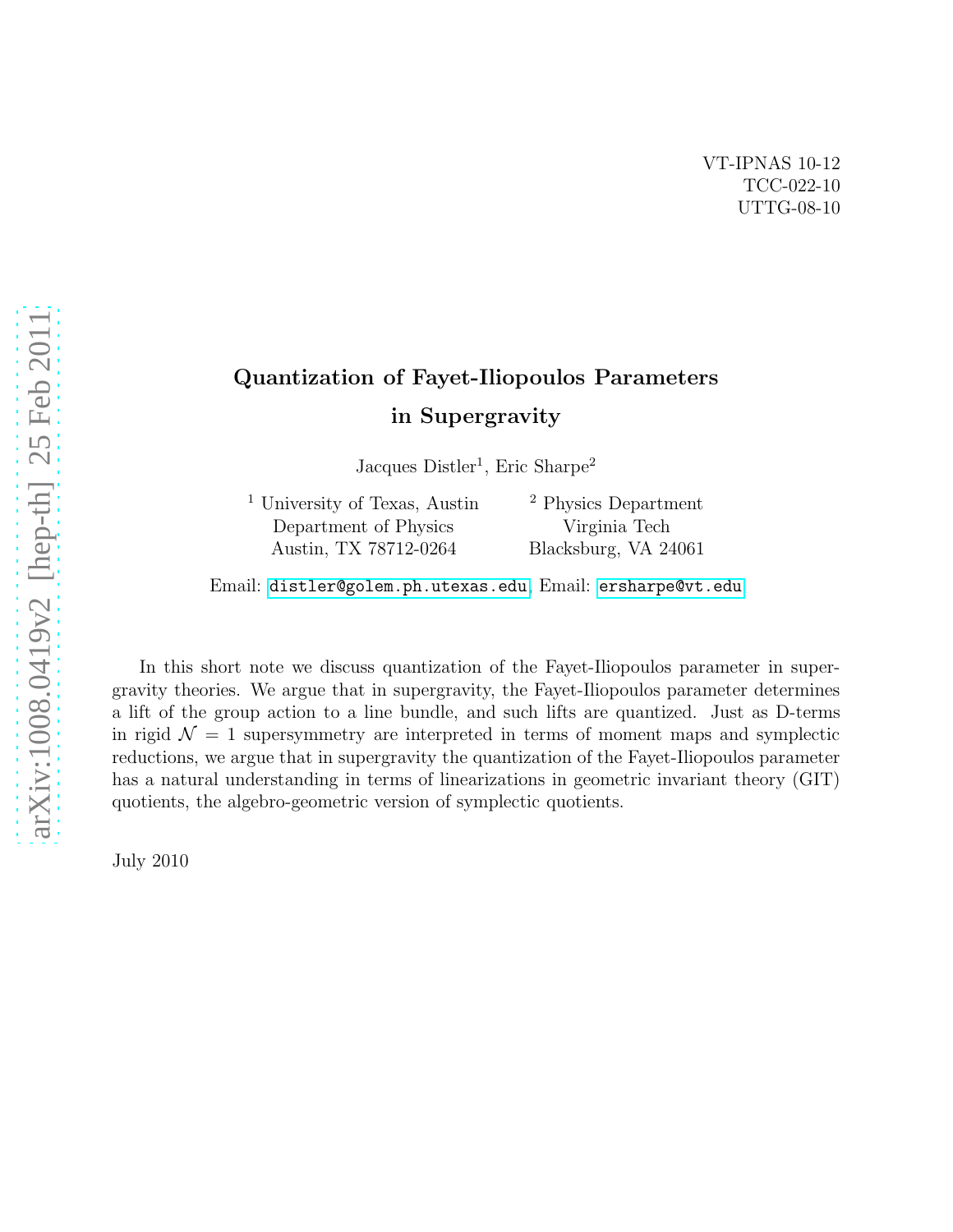# Contents

| 1 Introduction                                   | $\mathbf{1}$     |
|--------------------------------------------------|------------------|
| 2 Review of Bagger-Witten                        | $\boldsymbol{2}$ |
| 3 Quantization of the Fayet-Iliopoulos parameter | $\bf{3}$         |
| 4 Interpretation in geometric invariant theory   | $\bf 8$          |
| 5 Supersymmetry breaking                         | 10               |
| 6 Higher supersymmetry                           | 11               |
| 7 Conclusions                                    | 11               |
| 8 Acknowledgements                               | 12               |
| A Four-dimensional sigma model anomalies         | 12               |
| <b>B</b> Existence of equivariant structures     | 13               |
| C An example of a GIT quotient                   | 15               |
| References                                       | 17               |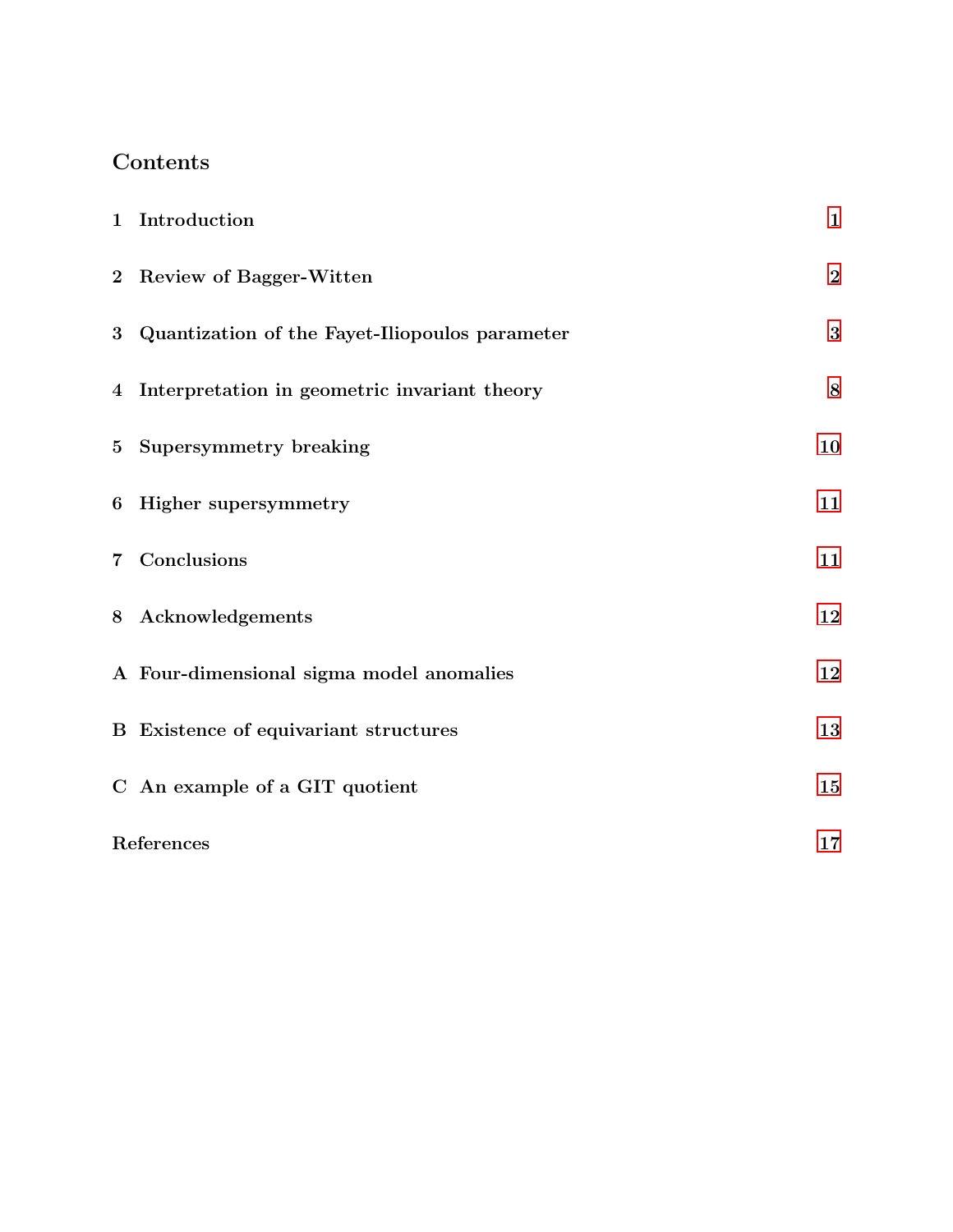# <span id="page-2-0"></span>1. Introduction

The recent paper [\[1\]](#page-18-0) discussed quantization of Fayet-Iliopoulos parameters in four-dimensional supergravity theories in which the group action on scalars was realized linearly. In this short note, we observe that that quantization condition has a more general understanding, as a choice of lift of the group action to a line bundle over the moduli space. Such a lift is precisely a inearization in the sense of geometric invariant theory (GIT) quotients, the algebro-geometric analogue of symplectic quotients.

After reviewing the result that Kähler classes on moduli spaces in supergravity are integral forms in section [2,](#page-3-0) we discuss the quantization of the Fayet-Iliopoulos parameter in section [3.](#page-4-0) In rigid supersymmetry, the Fayet-Iliopoulos parameter is interpreted in terms of symplectic quotients, and is not quantized. We argue that in  $\mathcal{N} = 1$  supergravity in four dimensions, the Fayet-Iliopoulos parameter should instead be interpreted in terms of a choice of lift of the G action to a holomorphic line bundle, and such choices are quantized. In section [4,](#page-9-0) we discuss how to interpret the supergravity quotient in terms of the algebraicgeometry version of symplectic quotients, known as geometric invariant theory quotients. In section [5](#page-11-0) we briefly comment on implications of this work for discussions of supersymmetry breaking in supergravity. Finally in section [6](#page-12-0) we conclude with some observations on analogues in  $\mathcal{N} = 2$  supergravity in four dimensions. In appendices we discuss pertinent sigma model anomalies, conditions for bundles to admit lifts of group actions, and work through a simple example of a geometric invariant theory quotient.

The recent paper [\[1\]](#page-18-0) also discussed two-dimensional theories defined by restricting sums over instantons to a subset of all instantons. Such theories are the same as strings on gerbes, special kinds of stacks, as is discussed in the physics literature in for example [\[2–](#page-18-1)[9\]](#page-19-0) and reviewed in conference proceedings including  $[10-12]$ . (There is also a significant mathematics literature on Gromov-Witten invariants of stacks and gerbes; see for example [\[13–](#page-19-3)[16\]](#page-19-4) for a few representative examples of that literature.) A more direct description of a string on a gerbe is as the (RG endpoint of) a gauged sigma model in which the group acts ineffectively, meaning a subgroup acts trivially. More globally, gauging ineffective group actions and restricting nonperturbative sectors go hand-in-hand.

In the special case of stacks that are gerbes, *i.e.* the theories discussed in [\[1\]](#page-18-0), such theories in two dimensions are equivalent to nonlinear sigma models on disjoint unions of spaces [\[8\]](#page-19-5), a result named the "decomposition conjecture." We can understand the decomposition conjecture schematically as follows. Consider a nonlinear sigma model on a space  $X$ , for simplicity with  $H^2(X, \mathbf{Z}) = \mathbf{Z}$ , with a restriction on worldsheet instantons to degrees divisible by k. We can realize that restriction in the path integral by inserting a projection operator

$$
\frac{1}{k} \sum_{n=0}^{k-1} \exp\left(i \int \phi^* \left(\frac{2\pi n}{k} \omega\right)\right)
$$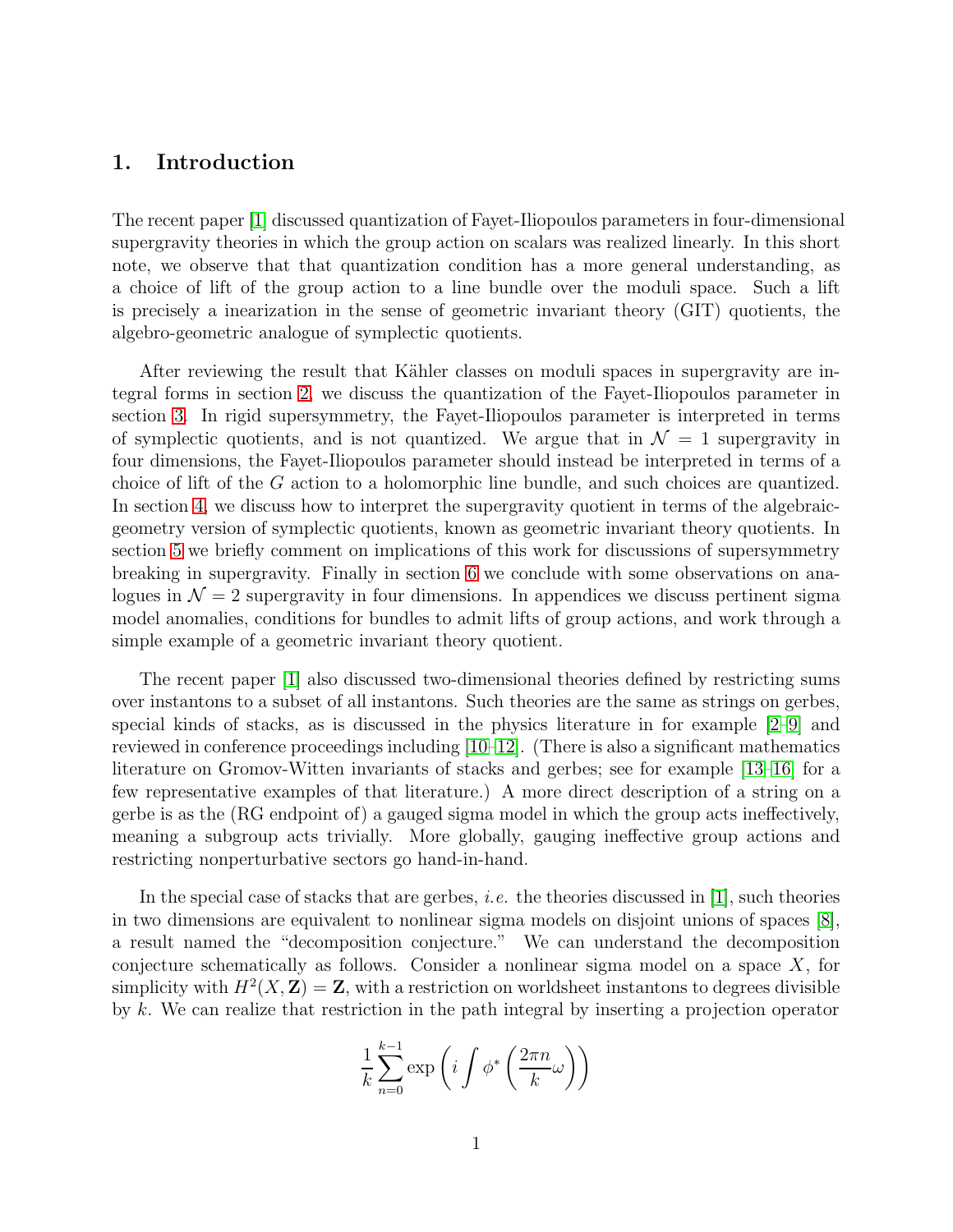where  $\omega$  is the de Rham image of a generator of  $H^2(X, \mathbb{Z})$ . Inserting this operator into a partition function is equivalent to working with a sum of partition functions with rotating B fields, and this is the essence of the decomposition conjecture.

One of the applications of the result above is to Gromov-Witten theory, where it has been checked and applied to simplify computations of Gromov-Witten invariants of gerbes, see [\[17](#page-19-6)[–22\]](#page-20-0). Another application is to gauged linear sigma models [\[9\]](#page-19-0), where it answers old questions about the meaning of the Landau-Ginzburg point in a GLSM for a complete intersection of quadrics, gives a physical realization of Kuznetsov's homological projective duality [\[23](#page-20-1)[–25\]](#page-20-2), and updates old lore on GLSM's.

A more detailed discussion of gerbes, including four-dimensional theories (which have somewhat different properties from the two-dimensional ones reviewed above), examples of gerby moduli 'spaces' in field and string theory, and a discussion of the Fayet-Iliopoulos quantization condition for gerby moduli spaces in supergravity, will appear in [\[26\]](#page-20-3).

#### <span id="page-3-0"></span>2. Review of Bagger-Witten

Bagger and Witten  $[27]$  discussed how the Kähler class of the moduli space<sup>[1](#page-3-1)</sup> of scalars of a supergravity theory is quantized, resulting from the fact that ultimately the Kähler class must be the first Chern class of a line bundle over the moduli space. In this section we will describe an analogous argument for quantization of the Fayet-Iliopoulos term in supergravity.

Let us briefly begin by reviewing the quantization of Newton's constant in ungauged supergravity theories, following [\[27\]](#page-20-4). First, across coordinate patches on the moduli space, the Kähler potential  $K$  transforms as

$$
K \mapsto K + f + \overline{f}
$$

where  $f$  is a holomorphic function of moduli. To be a symmetry of the theory, this must be accompanied by a rotation of the gravitino  $\psi_{\mu}$  and the superpartners  $\chi^{i}$  of the scalar fields on the moduli space:

<span id="page-3-2"></span>
$$
\chi^i \ \mapsto \ \exp\left(+\frac{i}{2}\mathrm{Im}\,f\right)\chi^i, \ \ \psi_\mu \ \mapsto \ \exp\left(-\frac{i}{2}\mathrm{Im}\,f\right)\psi_\mu \tag{2.1}
$$

(Since the  $\chi^i$  and  $\psi_\mu$  are chiral fermions, these are chiral rotations, hence there are potential anomalies – see for example [\[28\]](#page-20-5) or appendix [A](#page-13-1) for a discussion.)

Consistency of the rotations [\(2.1\)](#page-3-2) across triple overlaps (even within classical physics) implies that the f's define a line bundle with even  $c_1$ , to which the fermions  $\chi^i$ ,  $\psi_\mu$  couple.

<span id="page-3-1"></span> $1$  The arguments of [\[27\]](#page-20-4), and our own arguments here, all assume that the moduli space of the supergravity theory is a smooth manifold.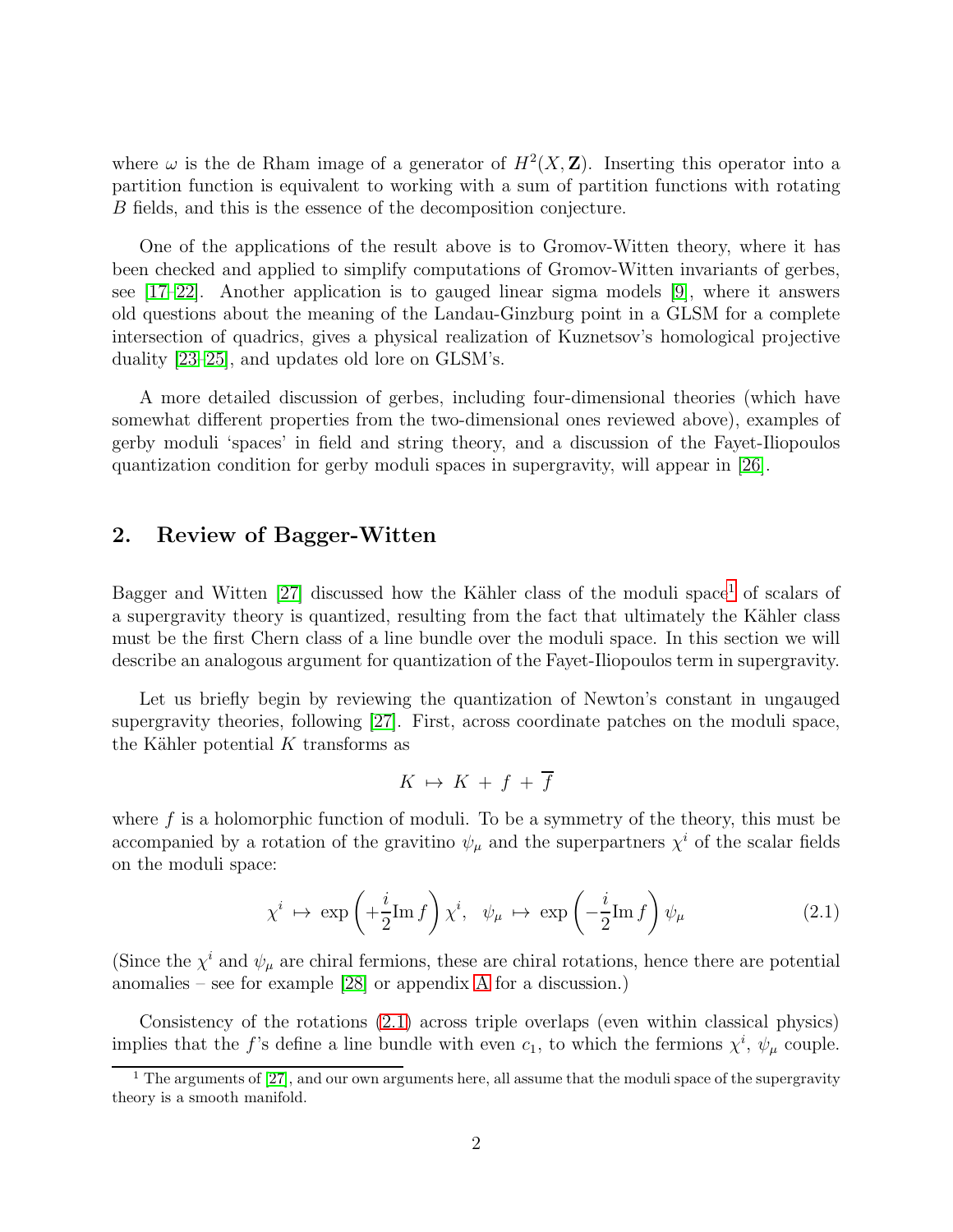In more formal language, if we let that line bundle be  $\mathcal{L}^{\otimes 2}$ , we can summarize  $(2.1)$  by saying that the gravitino is a spinor-valued section of  $TX \otimes \phi^* \mathcal{L}^{-1}$ , where X is the four-dimensional low-energy effective spacetime and  $\phi: X \to M$  the boson of the four-dimensional nonlinear sigma model on the compactification moduli space  $M$ , and that the fermions  $\chi^i$  are spinorvalued sections of  $\phi^*(TM \otimes \mathcal{L})$ . In the same language, the Kähler form on M is a (de Rham representative of)  $c_1(\mathcal{L}^{-2})$  (and hence an even integral form). Moreover, given how the  $\chi^i$  transform, the superpotential W transforms as a holomorphic section of  $\mathcal{L}^{\otimes 2}$ . Because the Kähler form determines the metric on the fermi kinetic terms, which must be positive-definite, [\[27\]](#page-20-4) argues that  $\mathcal{L}^{\otimes 2}$  must be a negative bundle – so if the moduli space M is a smooth compact manifold, then the superpotential must vanish.

#### <span id="page-4-0"></span>3. Quantization of the Fayet-Iliopoulos parameter

Now, let us imagine gauging a group action on the target space M of the nonlinear sigma model above. We will argue that in supergravity, one must lift the group action on the base M to the line bundle  $\mathcal{L}$ , and that the Fayet-Iliopoulos parameter corresponds to such a choice of lift. As there are integrally-many choices of lifts, possible values of the Fayet-Iliopoulos parameter are quantized.

Let us begin by reviewing how one gauges group actions in nonlinear sigma models in general. To preserve supersymmetry (see e.g.  $[29, 30]$  $[29, 30]$ ), the group action must be generated by holomorphic Killing vectors

$$
X^{(a)} \,\equiv\, X^{(a)i} \frac{\partial}{\partial \phi^i}
$$

where (a) denotes a Lie algebra index, and  $\phi$  a map in the nonlinear sigma model. To be holomorphic Killing means they must satisfy

$$
\nabla_i X_j^{(a)} + \nabla_j X_i^{(a)} = 0
$$
  

$$
\nabla_{\overline{i}} X_j^{(a)} + \nabla_j X_{\overline{i}}^{(a)} = 0
$$

On a Kähler manifold, the first equation holds automatically. The second equation implies that there exist real scalar functions  $D^{(a)}(\phi^i, \phi^{\bar{i}})$  such that

$$
g_{i\overline{j}}X^{(a)\overline{j}} = i\frac{\partial}{\partial\phi^i}D^{(a)}
$$
  

$$
g_{i\overline{j}}X^{(a)i} = -i\frac{\partial}{\partial\phi^{\overline{j}}}D^{(a)}
$$
 (3.1)

<span id="page-4-1"></span>These conditions only determine the  $D^{(a)}$  up to additive constants.

Quantities  $D^{(a)}$  solving the equations above are known as "Killing potentials," and are moment maps for the group action [\[29,](#page-20-6) [30\]](#page-20-7). Because only their derivatives are defined,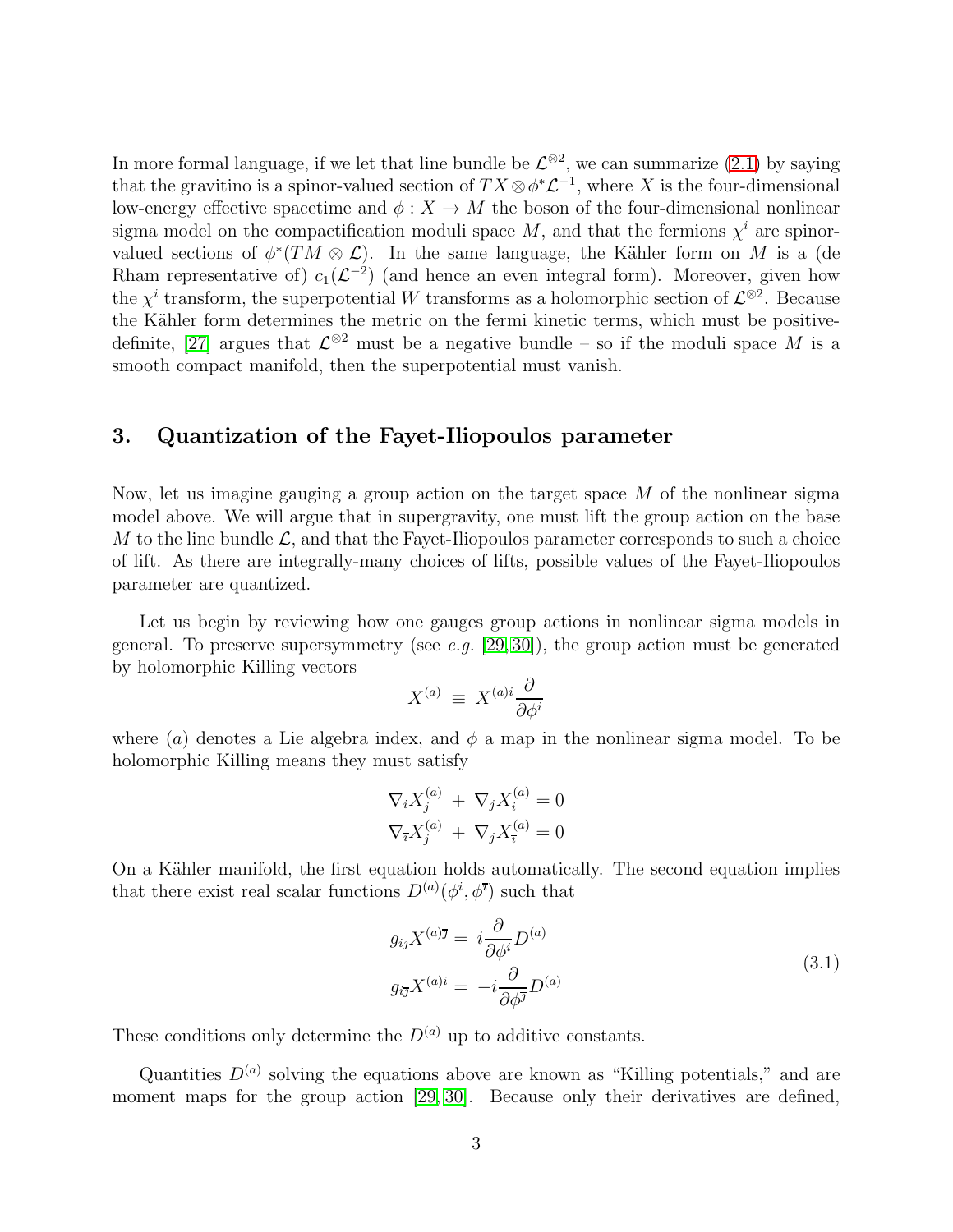they are ambiguous up to a constant shift, and such constant shifts are Fayet-Iliopoulos parameters.

In rigid supersymmetry, we interpret the gauging mathematically as a symplectic quotient in symplectic geometry. The  $D^{(a)}$  define moment maps, and the constant shifts, the Fayet-Iliopoulos parameters, define the coadjoint orbit on which the symplectic reduction takes place. For a gauged  $U(1)$ , say, there is a single Fayet-Iliopoulos parameter which can take any real value, defining symplectic quotients with symplectic forms in real-valued cohomology.

In supergravity, however, that picture is problematic, as can be seen from the following quick and slighty sloppy argument. The value of the Fayet-Iliopoulos parameter determines the Kähler form on the quotient, but as we just outlined, [\[27\]](#page-20-4) have argued that in an ungauged moduli space, the Kähler form is integral (and even). To get an integral Kähler form on the quotient, the Fayet-Iliopoulos parameter must be quantized.

The simplest example is the construction of  $\mathbb{P}^n$  as a symplectic quotient of  $\mathbb{C}^{n+1}$  by  $U(1)$ . One begins on  $\mathbb{C}^{n+1}$  with an integral (in fact trivial) Kähler form, but by varying the image of the moment map, one can recover  $\mathbb{P}^n$  with any real Kähler class, not necessarily integral. To get an integral Kähler class, the image of the moment map must also be integral. More generally [\[31\]](#page-20-8), for abelian  $G$ , the moment map takes values in  $t^*$ , but only if one reduces on points in  $T^* \subset t^*$  can one hope to get an integral Kähler form on the quotient.

Hence, to get an integral Kähler form on the quotient, the Fayet-Iliopoulos parameter must be quantized.

This argument is a little too slick; it is not immediately obvious, from the arguments of [\[27\]](#page-20-4), that the Kähler class on the symplectic quotient must also be quantized. In the case of linearly-realized group actions, as was recently discussed in [\[1\]](#page-18-0)[section 3], it is easy to make the argument precise. The supergravity actions contains

$$
-3\int d^4\Theta\, E\exp(-K-rV)/3
$$

where  $r$  is the Fayet-Iliopoulos parameter. As a result, gauge transformations

$$
V \, \mapsto \, V \, + \, \Lambda \, + \, \overline{\Lambda}
$$

act as Kähler transformations with  $f = -r\Lambda$ . Thus, the gauge symmetry acts as an Rsymmetry under which the superpotential has charge  $-r$ . As a result, if a superfield  $\Phi^j$  has charge  $q_j$ , then the fermion  $\chi^j$  has charge  $q_j + r/2$ , and so charge quantization implies that  $r/2$  must be an integer, *i.e.* the Fayet-Iliopoulos parameter must be an even integer.

However, it remains to understand this problem more generally. What is clear from the geometrical discussion of §[2](#page-3-0) is that, for the purposes of the supergravity theory, it does not suffice to define the action of G on M; we also need an equivariant lift<sup>[2](#page-5-0)</sup> of the G-action

<span id="page-5-0"></span><sup>&</sup>lt;sup>2</sup> Given  $\{g \in G\}$ , such a lift is a set  $\{\tilde{g}\}$  acting on the bundle such that  $\tilde{g}\tilde{h} = \tilde{g}\tilde{h}$ . These are known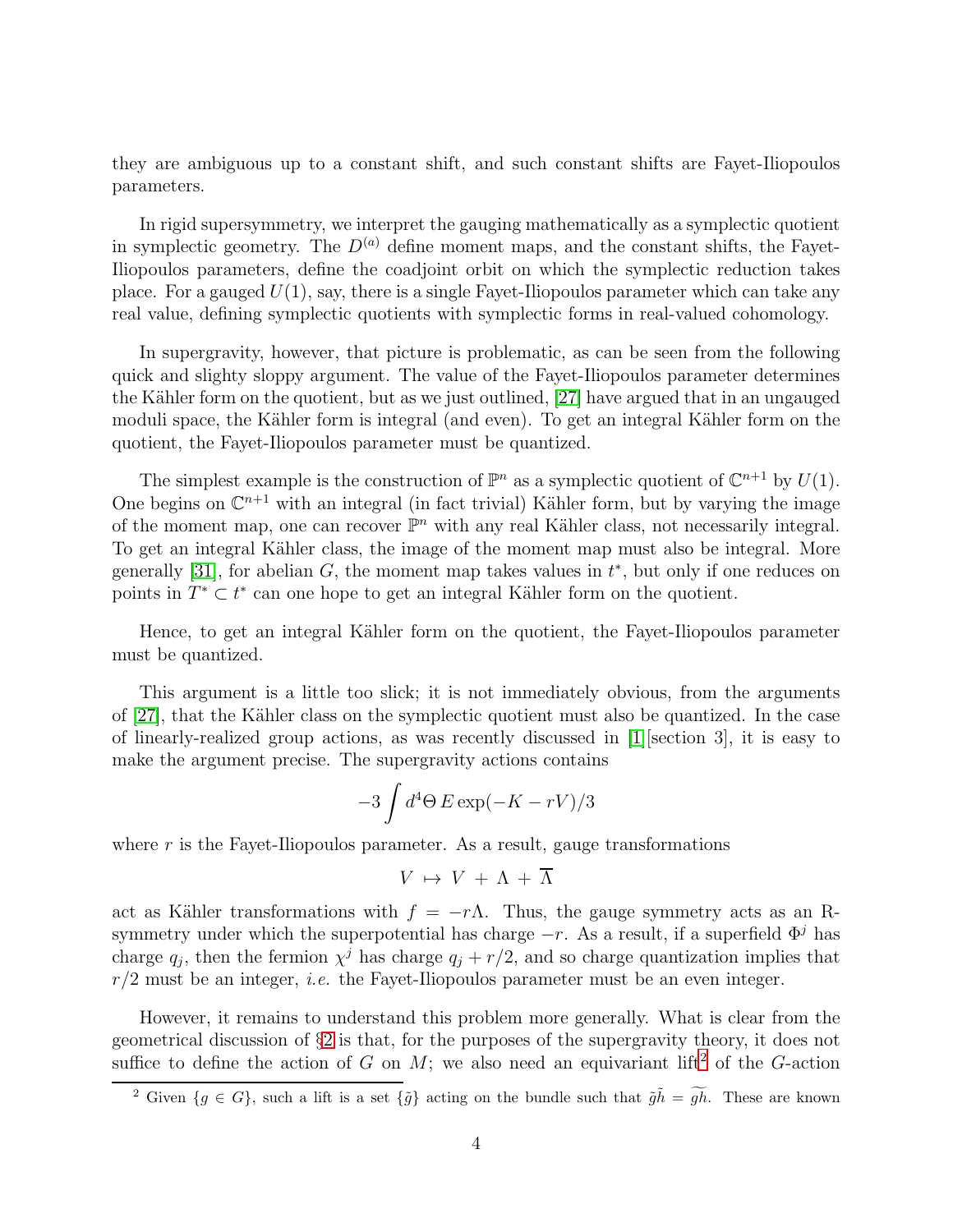to the line bundle  $\mathcal{L}$ , and as we shall discuss later, such equivariant lifts, when they exist, are quantized. In particular, we will identify Fayet-Iliopoulos parameters with, in essence, a choice of equivariant lift, and this is the ultimate reason for their quantization in supergravity.

We can see Fayet-Iliopoulos parameters as lifts explicitly in the supergravity lagrangians of [\[32\]](#page-20-9) [chapter 25]. In general, since the fermions  $\chi^i$ ,  $\psi_\mu$  couple to  $\mathcal{L}, \mathcal{L}^{-1}$ , a group action on M must be lifted to an action on  $\mathcal{L}, \mathcal{L}^{-1}$  in order to uniquely define the theory. (A group action on either of  $\mathcal{L}, \mathcal{L}^{-1}$  defines a group action on the other, so henceforth we will only speak about group actions on  $\mathcal{L}$ .) We can see infinitesimal lifts explicitly in the infinitesimal group actions for real  $\epsilon^{(a)}$  [\[32\]](#page-20-9)[(25.14)]:

$$
\delta \phi^{i} = \epsilon^{(a)} X^{(a)i}
$$
  
\n
$$
\delta A_{\mu}^{(a)} = \partial_{\mu} \epsilon^{(a)} + f^{abc} \epsilon^{(b)} A_{\mu}^{(c)}
$$
  
\n
$$
\delta \chi^{i} = \epsilon^{(a)} \left( \frac{\partial X^{(a)i}}{\partial \phi^{j}} \chi^{j} + \frac{i}{2} \text{Im } F^{(a)} \chi^{i} \right)
$$
  
\n
$$
\delta \lambda^{(a)} = f^{abc} \epsilon^{(b)} \lambda^{(c)} - \frac{i}{2} \epsilon^{(a)} \text{Im } F^{(a)} \lambda^{(a)}
$$
  
\n
$$
\delta \psi_{\mu} = -\frac{i}{2} \epsilon^{(a)} \text{Im } F^{(a)} \psi_{\mu}
$$

where  $F^{(a)} = X^{(a)}K + iD^{(a)}$  (K the Kähler potential), and  $F^{(a)}$  is easily checked to be holomorphic. For real  $\epsilon^{(a)}$ , the Kähler potential undergoes a standard Kähler transformation

$$
\delta K = \epsilon^{(a)} F^{(a)} + \epsilon^{(a)} \overline{F}^{(a)}
$$

hence in the gauge transformations above, terms proportional to Im  $F^{(a)}$  are precisely encoding the Kähler transformations on fermions given in equation  $(2.1)$ . Thus, the gaugetransformation terms proportional to Im  $F^{(a)}$  (also known as super-Weyl transformations) appear to encode an infinitesimal lift of the group action to  $\mathcal{L}$ . Strictly speaking, infinitesimal lifts are required to obey the Lie algebra:

<span id="page-6-0"></span>
$$
\left[\delta^{(a)},\delta^{(b)}\right]\psi_{\mu} = \frac{i}{2}\epsilon^{(a)}\epsilon^{(b)}f^{abc}\text{Im }F^{(c)}\psi_{\mu} \tag{3.2}
$$

(for real  $\epsilon^{(a)}$ ). The  $D^{(a)}$  can be chosen to obey [\[32\]](#page-20-9)[equ'n (24.6)]

$$
\left[ X^{(a)i} \partial_i + X^{(a)i} \partial_i \right] D^{(b)} = -f^{abc} D^{(c)}
$$

and it is straightforward to check that with this choice, the  $F^{(a)}$  do indeed satisfy equation  $(3.2)$ , and hence define an infinitesimal lift of G (equivalently, an equivariant lift of the Lie algebra). Shifts in the imaginary part of  $F^{(a)}$  are precisely Fayet-Iliopoulos parameters, hence, Fayet-Iliopoulos parameters encode a choice of equivariant lift.

technically as a G-equivariant structure or linearization. See appendix [B](#page-14-0) for technical details and remarks on their existence.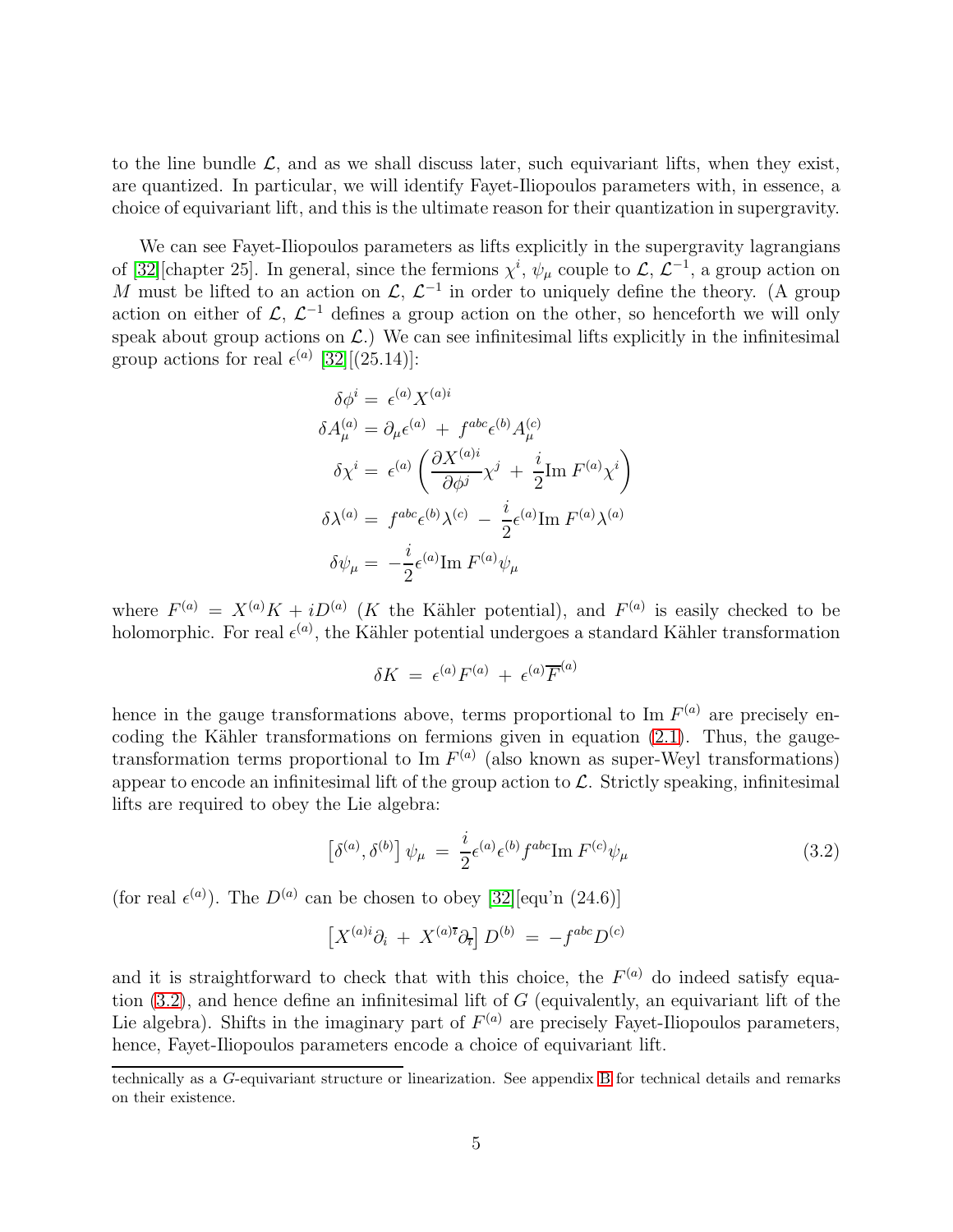Next, we shall show that the allowed values of the Fayet-Iliopoulos parameter are constrained (in fact, quantized) by the condition that the infinitesimal lifts integrate to honest (global) lifts. As noted above, the infinitesimal group action on  $\mathcal{L}$ , the infinitesimal lift, is given by

$$
+ \frac{i}{2} \epsilon^{(a)} \mathrm{Im} \, F^{(a)}
$$

so that the lift of the group element

$$
g \equiv \exp(i\epsilon^{(a)}T^a)
$$

 $(T^a)$  generators of the Lie algebra) is

$$
\tilde{g} \, \equiv \, \exp \left( \frac{i}{2} \epsilon^{(a)} \text{Im} \, F^{(a)} \right)
$$

We require that the group be represented honestly, not projectively, *i.e.*  $\tilde{q}h = \tilde{q}h$ , in order to define an honest lift of the group  $G$  (known technically as a  $G$ -equivariant structure or in this case, a G-linearization). Shifting the Fayet-Iliopoulos parameters (translating  $D^{(a)}$ ) corresponds to a g-dependent rescaling of  $\tilde{g}$ :

$$
\tilde{g} \ \mapsto \ \tilde{g} \exp(i\theta_g)
$$

since  $F^{(a)} = X^{(a)} K + i D^{(a)}$ . We can use such shifts to try to produce an honest representation if the  $\tilde{q}$ 's do not already form an honest representation; nevertheless, we might not be able to do so. Let the group formed by the  $\tilde{q}$  be denoted  $\tilde{G}$ , then for real<sup>[3](#page-7-0)</sup> Lie groups we have a short exact sequence

<span id="page-7-1"></span>
$$
1 \longrightarrow U(1) \longrightarrow \tilde{G} \longrightarrow G \longrightarrow 1 \tag{3.3}
$$

We can shift Fayet-Iliopoulos parameters to get an honest representation if and only if the extension G splits as  $G \times U(1)$ . In general, this will not always be the case – equivariant structures lifting group actions do not always exist. As we explain in appendix [B,](#page-14-0) an equivariant moment map [\(3.2\)](#page-6-0) suffices to guarantee an equivariant lift of the Lie algebra. For G connected and simply-connected, we show that this suffices to guarantee that [\(3.3\)](#page-7-1) splits and gives an euivariant lift of G.

Assuming that we can find an honest representation, i.e. assuming an honest lift exists, we still have a little freedom left in the Fayet-Iliopoulos parameters: we can deform  $\tilde{g}$ 's by  $\theta_q$ 's that represent G. In other words, if

$$
\theta_g \ + \ \theta_h \ = \ \theta_{gh}
$$

$$
1 \longrightarrow \mathbb{C}^{\times} \longrightarrow \tilde{G}_{\mathbb{C}} \longrightarrow G_{\mathbb{C}} \longrightarrow 1.
$$

<span id="page-7-0"></span><sup>&</sup>lt;sup>3</sup> For algebraic groups, we have the nearly identical sequence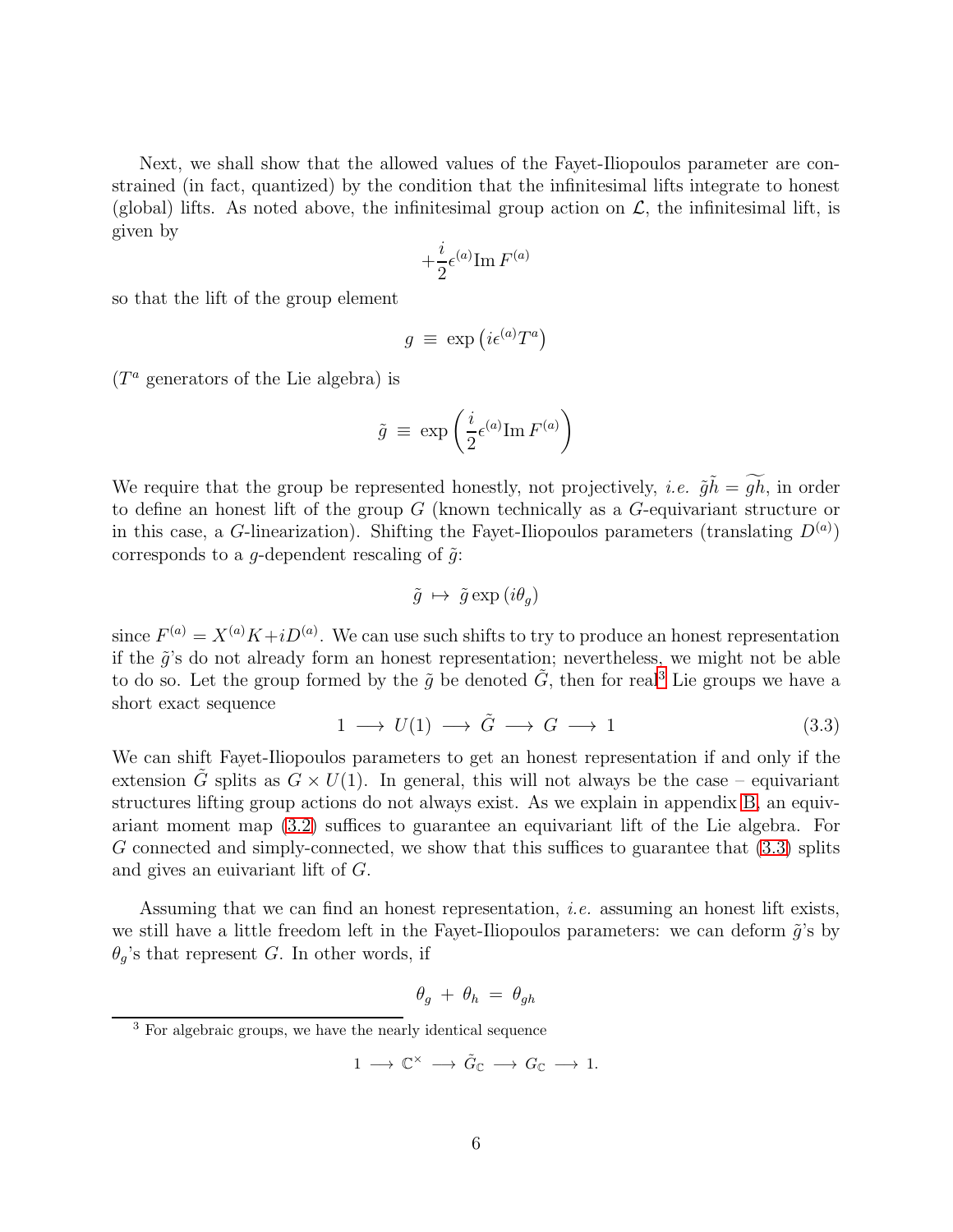for all  $g, h \in G$ , then we can shift the Fayet-Iliopoulos parameters to give phases as

$$
\tilde{g} \ \mapsto \ \tilde{g} \exp(i\theta_g)
$$

while maintaining an honest representation:

$$
(\tilde{g} \exp(i\theta_g)) \left(\tilde{h} \exp(i\theta_h)\right) = \tilde{g}\tilde{h} \exp(i(\theta_g + \theta_h))
$$

$$
= \tilde{g}\tilde{h} \exp(i\theta_{gh})
$$

Such shifts  $\theta$  (i.e., the *difference* between two splittings of [\(3.3\)](#page-7-1)) are classified by Hom( $G, U(1)$ ) (for real Lie groups G) or  $Hom(G_{\mathbf{C}}, \mathbf{C}^{\times})$  (for algebraic groups  $G_{\mathbf{C}}$ ). These are, clearly, the only remaining allowed Fayet-Iliopoulos shifts.

For example, if the gauge group is  $U(1)$ , then we can shift

$$
\frac{1}{2}\mathrm{Im}\,F^{(a)}\,\pm\,(\text{integer})
$$

and leave the group representation invariant. This quantized shift is the Fayet-Iliopoulos parameter.

The fact that honest lifts, when they exist, are quantized in the fashion above, is a standard result in the mathematics literature (see e.g. [\[33\]](#page-20-10) [prop. 1.13.1]). Since it also forms the intellectual basis for the central point of this paper, let us give a second explicit argument that differences between lifts are quantized, following<sup>[4](#page-8-0)</sup> [\[34\]](#page-20-11). Assume the space is connected, and let  $\{U_{\alpha}\}\$ be an open cover, that is 'compatible' with the group action<sup>[5](#page-8-1)</sup>. At the level of Cech cohomology, a G-equivariant line bundle is defined by transition functions  $g_{\alpha\beta}$ , a gauge field  $A_{\alpha}$ , and related data such that

$$
g^* A_\alpha = A_\alpha + d \ln h_\alpha^g
$$
  
\n
$$
g^* g_{\alpha\beta} = (h_\alpha^g) (g_{\alpha\beta}) (h_\beta^g)^{-1}
$$
  
\n
$$
h_\alpha^{g_1 g_2} = (g_2^* h_\alpha^{g_1}) (h_\alpha^{g_2})
$$

Now, suppose we have two distinct equivariant structures, two lifts, defined by  $h^g_\alpha$  and  $\overline{h}^g_o$  $\alpha^9$ . Define

$$
\phi^g_\alpha \; \equiv \; \frac{h^g_\alpha}{\overline{h}^g_\alpha}
$$

From the consistency condition on  $g^*g_{\alpha\beta}$  for each equivariant, we find that  $\phi^g_\alpha = \phi^g_\beta$  $^g_\beta, \; i.e.$  $\phi^g_\alpha$  is the restriction to  $U_\alpha$  of a function we shall call  $\phi^g$ . From the consistency condition

<sup>&</sup>lt;sup>4</sup> Essentially the same argument, in a different context, is responsible for understanding discrete torsion as a choice of equivariant structure on the B field.

<span id="page-8-1"></span><span id="page-8-0"></span><sup>&</sup>lt;sup>5</sup>We omit details concerning covers. The result whose derivation we are sloppily outlining here is standard.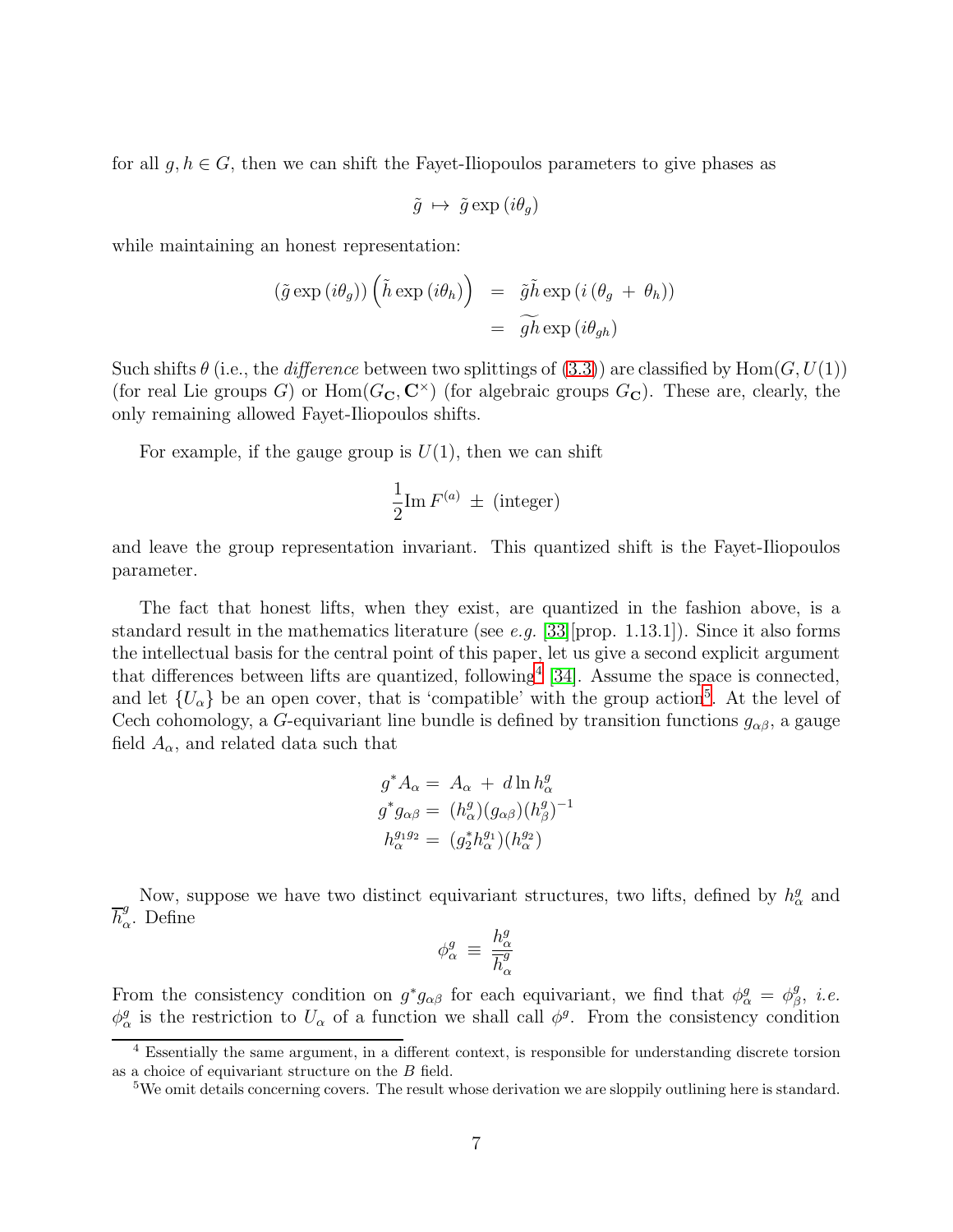on  $g^*A_\alpha$  for each equivariant structure, we find that  $\phi^g$  is a locally constant function, and finally from the remaining consistency condition we find that

$$
\phi^{g_1 g_2} = \phi^{g_2} \phi^{g_1}
$$

*i.e.*  $\phi$  defines a homomorphism  $G \to U(1)$ . In other words, on a connected manifold, the difference<sup>[6](#page-9-1)</sup> between any two G-lifts is an element of  $Hom(G, U(1))$ .

If the gauge group is  $U(1)$ , then as  $Hom(U(1), U(1)) = \mathbb{Z}$ , we see that the difference between any two lifts is an integer.

Applying to the present case, we find that the difference between any two versions of

$$
\frac{1}{2}\mathrm{Im}\,F^{(a)}
$$

is an integer, and since  $\text{Im } F = D + \cdots$ , we see that the difference between any two allowed values of the Fayet-Iliopoulos parameter must be an even integer. (Any  $e.g.$  one-loop counterterm would merely product an overall shift; the difference between any two allowed values would still be an integer.)

#### <span id="page-9-0"></span>4. Interpretation in geometric invariant theory

In rigid supersymmetry, the D terms and Fayet-Iliopoulos parameters are interpreted in terms of symplectic quotients and symplectic reduction. In supergravity, however, there are some key differences:

- 1. As we saw in the previous section, in supergravity the Fayet-Iliopoulos parameter is quantized, because it acts as a lift of the group action on M to a line bundle,  $\mathcal{L}$ . These structures have no analogue in rigid supersymmetry.
- 2. A more obscure but also important point is that  $\mathcal L$  defines a projective embedding of M. The quantization of the Kähler form  $\omega$  described in [\[27\]](#page-20-4) means that M is a Hodge manifold. By the Kodaira Embedding Theorem [\[35\]](#page-21-0), every Hodge manifold is projective, and  $\mathcal{L}^{-n}$ , for some  $n \gg 0$  is the ample line bundle that provides the projective embedding.

These features are not characteristic of symplectic quotients, but they are characteristic of the algebro-geometric analogue of symplectic quotients, known as geometric invariant theory (GIT) quotients (see *e.g.* [\[36–](#page-21-1)[38\]](#page-21-2)) instead.

<span id="page-9-1"></span><sup>&</sup>lt;sup>6</sup> Note that the lifts themselves cannot be canonically identified with elements of  $Hom(G, U(1))$  – unless the line bundle is trivial, there is in general no canonical "zero" lift  $-i.e.,$  there is no natural "zero" for the Fayet-Iliopoulos parameter. Instead, the set of linearizations is acted upon freely by this group. Technically, we say the set of linearizations is a torsor under this group.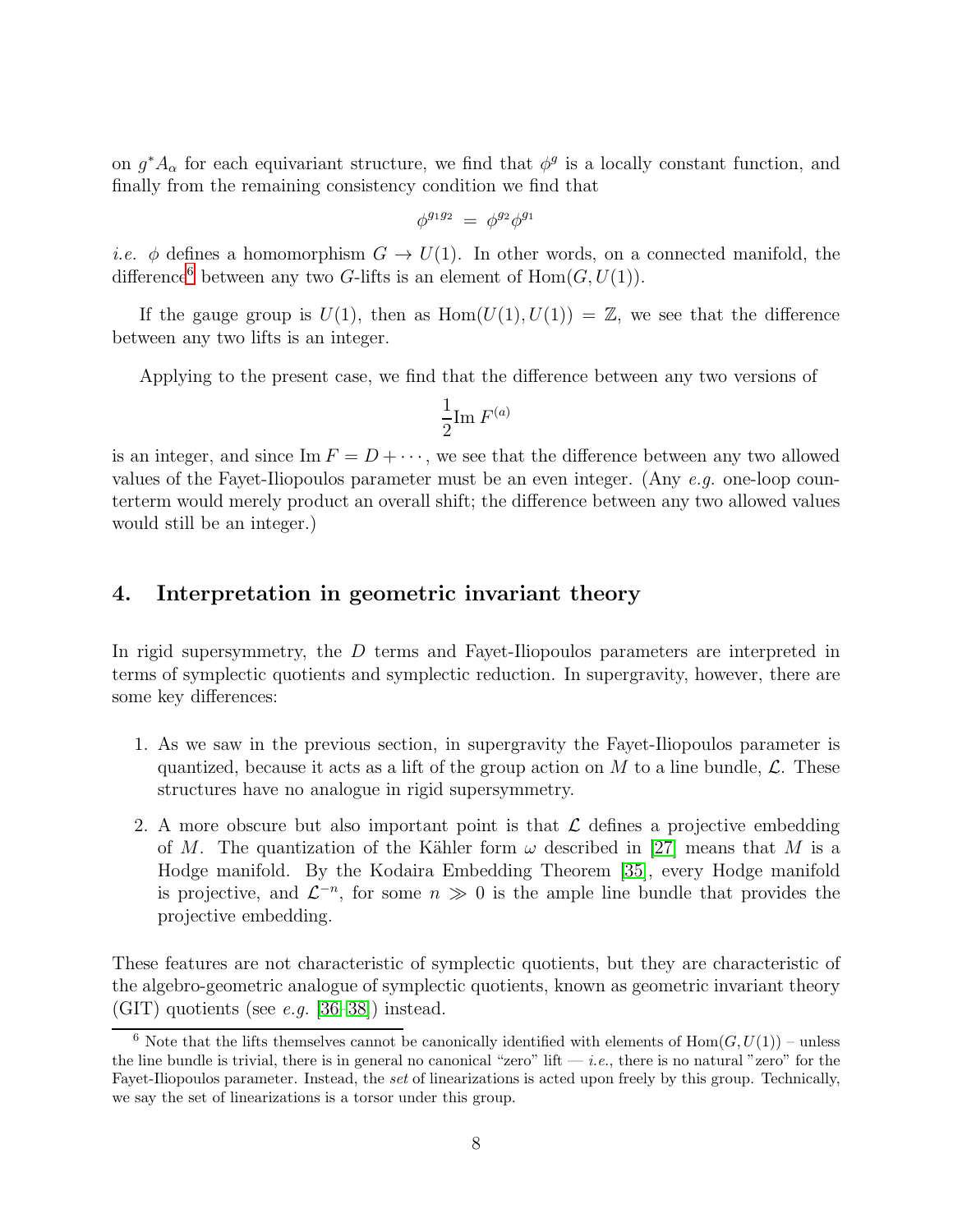In a GIT quotient, the analogue of the image of the moment map is quantized. Briefly, when both are defined, GIT quotients are essentially equivalent to symplectic quotients, except that GIT quotients are constructed to always have integral Kähler classes, whereas symplectic quotients can have arbitrary real Kähler classes.

In a GIT quotient, instead of quotienting the inverse image of the moment map by a real Lie group, one considers instead a quotient of a complex manifold by an algebraic group (typically the complexification of a real Lie group, which is very natural from the point of view of  $\mathcal{N} = 1$  supersymmetry). The effect of quotienting by a complex algebraic group turns out to be functionally equivalent to first taking the inverse image of the moment map then quotienting by a real Lie group (a subgroup of the algebraic group). In GIT quotients, the quotient is built via an explicit embedding into a projective space (technically, the quotient is constructed as Proj of a graded ring of group invariants), and the Kähler class on the quotient is the pullback along that embedding of the first Chern class of  $\mathcal{O}(1)$ . To build a GIT quotient, we must specify a lift (technically, a 'linearization') of the (algebraic) group action to a line bundle  $L$  on the space being quotiented, whose first Chern class is the Kähler class upstairs. As this technology may not be widely familiar to physicists, in appendix [C](#page-16-0) we show explicitly how projective spaces can be constructed in this form.

We have seen these structures in  $\mathcal{N} = 1$  supergravity – the moduli space M has a projective embedding by virtue of  $\mathcal{L}^{-1}$ , and in order to define the quotient we must pick a G-linearization of  $\mathcal{L}^{-1}$ . In fact, the Fayet-Iliopoulos parameter is understood in terms of such a choice of lift of the group action. Thus, the structure of gaugings in  $\mathcal{N} = 1$  supergravity closely parallels the key features of GIT quotient constructions.

That said, some of the technical details of GIT quotient constructions are rather different. In a GIT quotient, for example, quotients are build via embeddings into projective spaces constructed from invariant rings (thus the name), whereas symplectic reductions are built as G-quotients of fibers of the moment map. In the present case, although we see projective embeddings and Fayet-Iliopoulos parameters as G-linearizations of an ample line bundle, the rest of the quotient construction more nearly follows the standard symplectic story (Gquotients of fibers of a moment map) rather than that of geometric invariant theory (as invariant coordinate rings are not completely central, modulo the discussion above).

The construction of the GIT quotient, in terms of the ring of invariant functions, is closely reminiscent of the approach to four-dimensional gauge theories, where one describes the moduli space in terms of its (invariant) chiral rings (see for example [\[39\]](#page-21-3)[section 12.3] and references therein, though also see [\[40\]](#page-21-4) for a different perspective).

Perhaps the best interpretation of the D-terms in supergravity is that the Fayet-Iliopoulos parameter is defined by a choice of linearization, though the rest of the construction should still be interpreted in terms of symplectic quotients. In particular, a choice of linearization directly defines a moment map. We can see this as follows. Let  $G$  act on a space  $X$ , which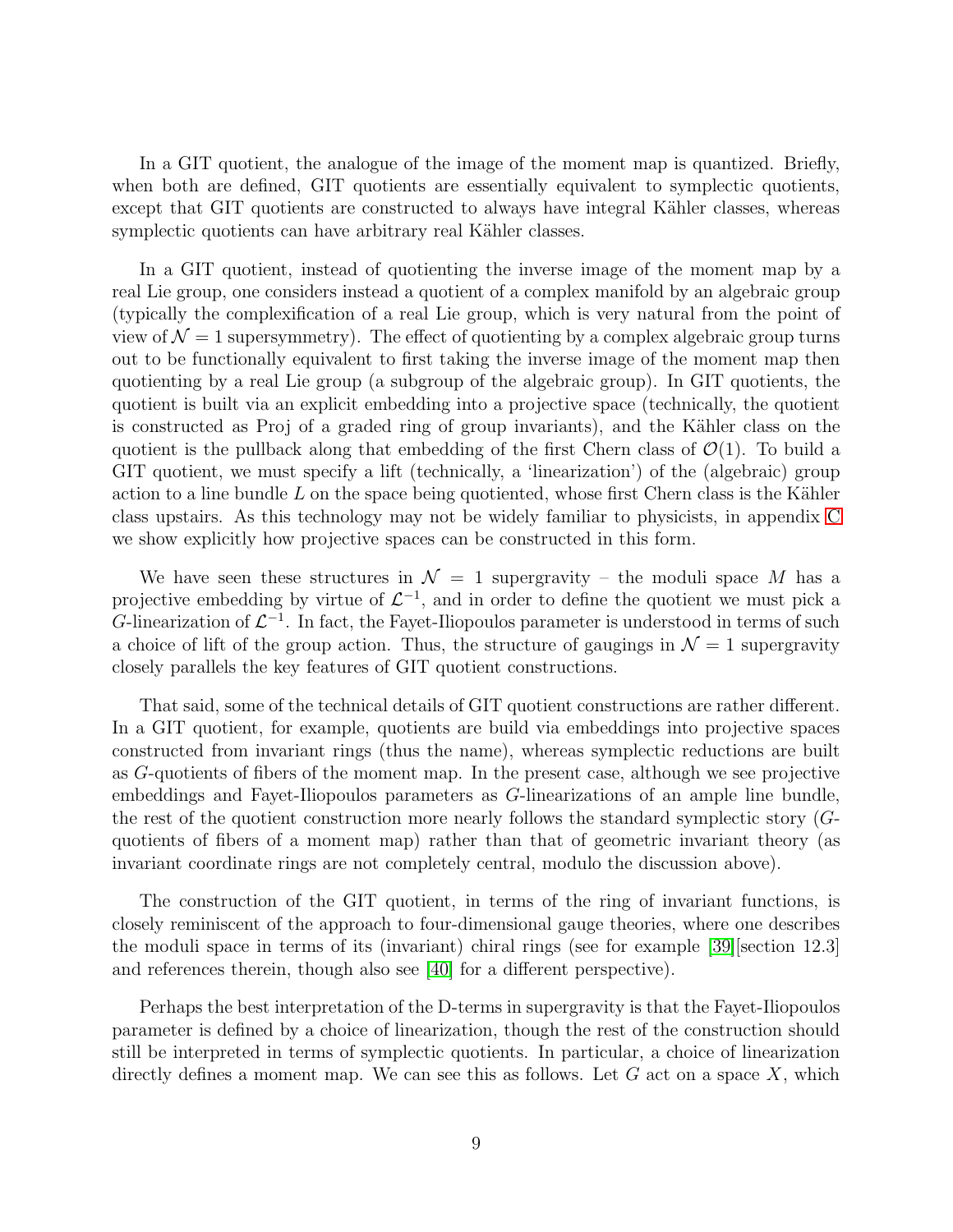is lifted to a linearization on a line bundle  $L$  over  $X$ . Suppose  $G$  preserves a connection one-form A on L, whose curvature is the symplectic form  $\omega$ . Then pairing vector fields from  $Lie(G)$  with A gives real-valued functions on X, in the usual fashion:

$$
i_{V_g}\omega \ = \ d\mu_g
$$

for a function  $\mu: X \times \text{Lie}(G) \to \mathbb{R}$ . Such a pairing is equivalent to a moment map  $X \to$  $\mathrm{Lie}(G)^*,$ 

# <span id="page-11-0"></span>5. Supersymmetry breaking

A sufficient condition for supersymmetry breaking in supergravity is that  $\langle D^{(a)} \rangle \neq 0$ . One result of our analysis is that, in principle, for some moduli spaces and line bundles  $\mathcal{L}$ , there may not exist an allowed translation of  $D^{(a)}$ , for which  $\langle D^{(a)} \rangle = 0$ . In such a case, supersymmetry breaking would be inevitable.

An example of this phenomenon is discussed in [\[41\]](#page-21-5) [section 5]. There,  $M = \mathbb{P}^1$ . The group of isometries is  $SO(3)$ , but when  $\mathcal L$  is an odd power of the tautological line bundle, the group that has an equivariant lift is actually  $G = SU(2)$ . Since Hom $(SU(2), U(1))$  is trivial, the equivariant lift is unique.

Moreover for  $\mathcal{L} = \mathcal{O}(-n)$ ,

$$
(D^{(1)})^2 + (D^{(2)})^2 + (D^{(3)})^2 = \left(\frac{n}{2\pi}\right)^2
$$

independent of the location on  $\mathbb{P}^1$ . Supersymmetry is always broken.

As another example, consider gauging just a  $U(1)$  subgroup of the isometry group of  $M = \mathbb{P}^1$ . The allowed moment maps are

$$
D = -\frac{1}{2\pi} \left( \frac{n}{1 + |\phi|^2} + k \right)
$$

for any  $k \in \mathbb{Z}$ . Different choices of k correspond to different allowed values of the Fayet-Iliopoulos coefficient. There are two fixed points of the  $U(1)$  action, the north pole  $(\phi = 0)$ and the south pole  $(\phi' = 1/\phi = 0)$ . Both are extrema of the scalar potential (minima, for an appropriate range of k). For generic choice of k, supersymmetry is broken at both points. For  $k = -n$ , supersymmetry is unbroken at the north pole, and broken at the south pole. For  $k = 0$ , supersymmetry is broken at the north pole, and unbroken at the south pole. Exchanging the roles of north and south pole requires shifting  $k \to -n-k$ , reflecting the fact that there's no canonical "zero" for the FI coefficient; rather, they form a torsor for  $Hom(G, U(1)).$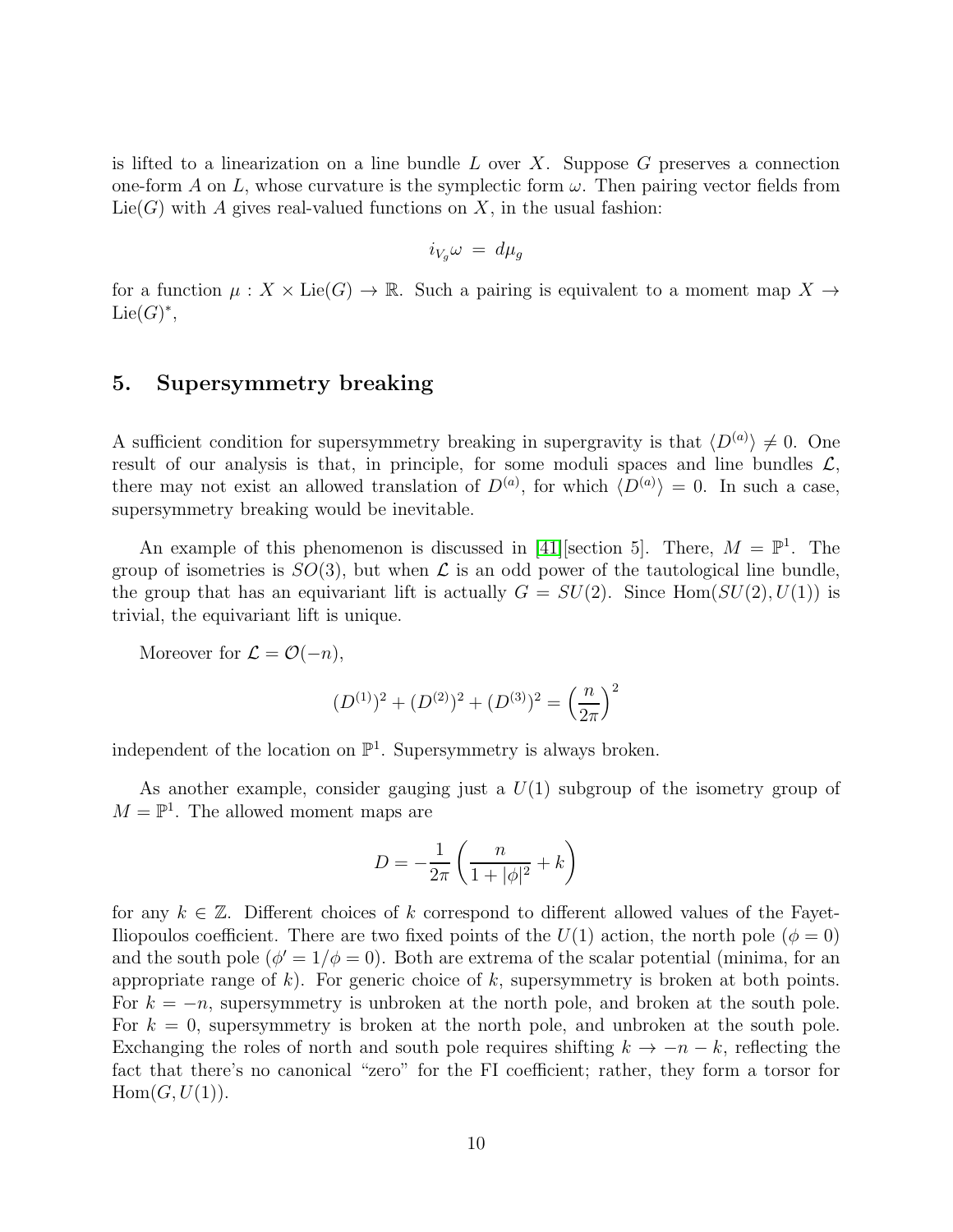# <span id="page-12-0"></span>6. Higher supersymmetry

We have not investigated higher supersymmetry cases thoroughly, though we will make some basic observations regarding  $\mathcal{N} = 2$  supergravity in four dimensions. For example, consider the hypermultiplet moduli space. In rigid  $\mathcal{N} = 2$  supersymmetry, that moduli space is a hyperKähler manifold, but in  $\mathcal{N} = 2$  supergravity it is a quaternionic Kähler manifold [\[42\]](#page-21-6). It was argued in [\[43\]](#page-21-7)[equ'n (5.16)] that in  $\mathcal{N} = 2$  supergravity in four dimensions, the curvature scalar on the quaternionic Kähler moduli manifold is uniquely determined, so that there is not even an integral ambiguity. Similarly, it seems to be a standard result that in quaternionic Kähler reduction, unlike hyperKähler reduction, there is no Fayet-Iliopoulos ambiguity in the moment map, but rather the moment map is uniquely defined<sup>[7](#page-12-2)</sup>  $[44-46]$  $[44-46]$ .

One can consider also the moduli space of vector multiplets in  $\mathcal{N}=2$  supergravity. Such moduli spaces are described by special geometry, and in this case (see e.g. [\[47\]](#page-21-10)[equ'n (10)]) the Kähler form on the moduli space arising in Calabi-Yau compactifications is identified with

# $\partial\overline{\partial}\ln\langle\Omega|\overline{\Omega}\rangle$

and hence unique (as this is invariant under rescalings of the holomorphic top-form  $\Omega$ ). All of these results tell us that triplets of D terms in  $\mathcal{N}=2$  supergravity have no Fayet-Iliopoulos ambiguity.

<span id="page-12-1"></span>We leave a careful analysis of  $\mathcal{N}=2$  supergravity to future work.

#### 7. Conclusions

In this paper we have reviewed recent discussions of quantization of the Fayet-Iliopoulos parameter in supergravity theories. We argued that, In general, that quantization can be understood formally via a choice of linearization on a line bundle appearing in the theory, linking gauging in supergravity models with 'geometric invariant theory' quotients.

The recent paper [\[1\]](#page-18-0) went one step further to consider e.g.  $U(1)$  gaugings with nonminimal charges, which (as argued in the introduction) correspond mathematically to sigma models on gerbes. The claims of [\[1\]](#page-18-0) regarding such models can be understood as arising from the fact that there are more ('fractional') line bundles over gerbes than exist over the underlying spaces. We will consider such models in the upcoming work [\[26\]](#page-20-3).

<span id="page-12-2"></span><sup>&</sup>lt;sup>7</sup> Our intuition for this is that in  $\mathcal{N} = 2$  supergravity, there is a triplet of Fayet-Iliopoulos parameters, which (from the discussion of this section) must all be integral, and yet can also be rotated under the action of an  $SU(2)_R$ . The only triple of integers consistent with  $SU(2)_R$  rotation is  $(0,0,0)$ .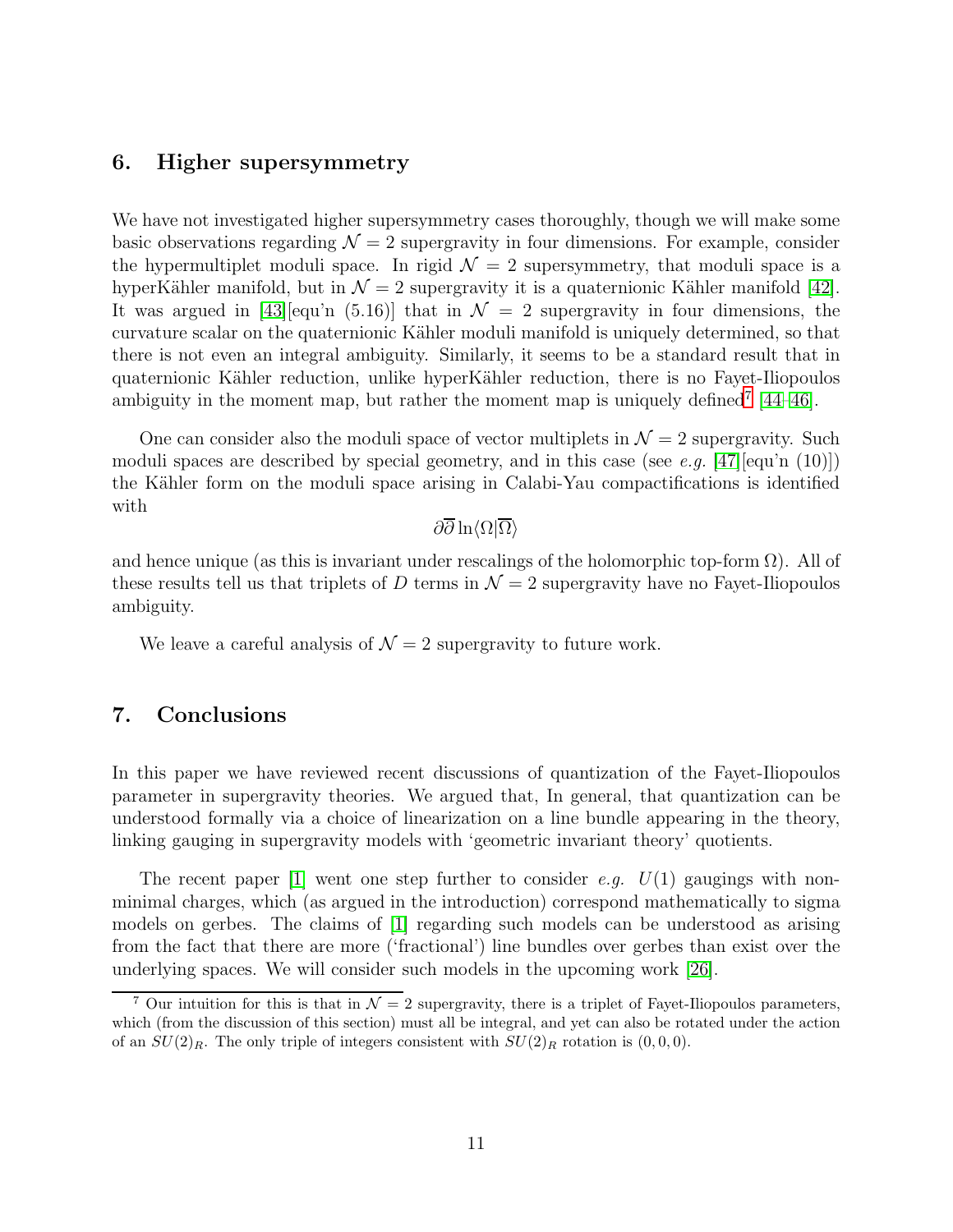#### <span id="page-13-0"></span>8. Acknowledgements

We would like to thank D. Freed, S. Hellerman, A. Knutson, T. Pantev, and M. Verbitsky for useful conversations. E.S. would also like to thank the University of Pennsylvania for hospitality while this work was completed.

J.D. was partially supported by the US-Israel Binational Science Foundation and NSF grant PHY-0455649. E.S. was partially supported by NSF grants DMS-0705381 and PHY-0755614.

#### <span id="page-13-1"></span>A. Four-dimensional sigma model anomalies

In section [2](#page-3-0) we described the classical physics of the fermions in an  $\mathcal{N}=1$  supergravity theory in four dimensions. Because those fermions are chiral, and hence (necessarily) undergo chiral rotations across coordinate patches, there is the potential for an anomaly.

In this appendix we will briefly outline how the resulting anomalies, following [\[28\]](#page-20-5) (see also [\[48](#page-21-11)[–50\]](#page-22-0) for background information on sigma model anomalies).

Globally, the fact that the fermions undergo chiral rotations across coordinate patches is encoded in an anomaly, given by the six-form piece of  $\hat{A}(X) \wedge ch(E)$ , where

<span id="page-13-2"></span>
$$
E \ = \ \phi^* \left( TM \otimes \mathcal{L} \right) \, \ominus \, \left( TX \ominus 1 \right) \otimes \phi^* \mathcal{L}^{-1}
$$

(The first term is from the superpartners  $\chi^i$  of the chiral superfields, the second from the gravitino  $\psi_{\mu}$ .) In the notation above, M is the target space of the nonlinear sigma model (the moduli space of the supergravity theory), X is the four-dimensional spacetime,  $\phi: X \to M$ the boson of the nonlinear sigma model, and  $\mathcal L$  is the line bundle encoding the chiral rotations across overlaps.

The six-form piece above (for the  $E$  appropriate for supergravity) is given by

$$
\phi^* ch_3(M) - \frac{1}{24} p_1(X) \phi^* c_1(M) + \phi^* c_1(\mathcal{L}) \left( \phi^* ch_2(M) + \frac{21 - n}{24} p_1(X) \right) + \frac{1}{2} \phi^* \left( c_1(\mathcal{L})^2 c_1(M) \right) + \frac{n+3}{6} \phi^* c_1(\mathcal{L})^3 \quad (A.1)
$$

where n is the number of chiral superfields, the dimension of the moduli space  $M$ .

The first two terms are independent of  $\mathcal{L}$ , and are present even in the case of rigid supersymmetry. They rule out many classically-sensible supersymmetric sigma models, for instance projective spaces of dimension greater than two. Of course, for the phenomenologicallyinteresting case of the sigma model which arises for a spontaneously-broken global symmetry,  $G \to H$ ,  $M = T^*(G/H)$ , the anomaly, in the rigid case, vanishes.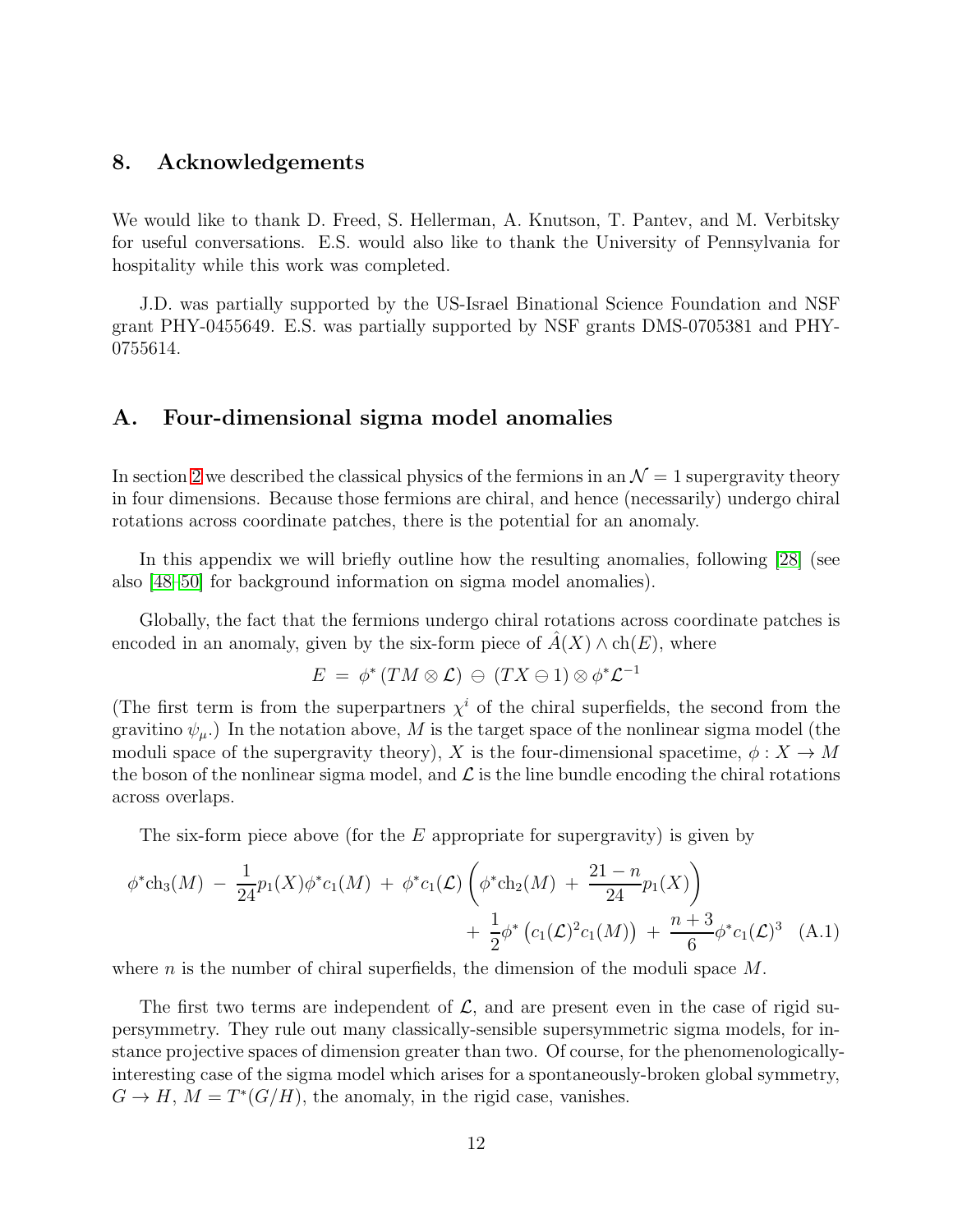When coupled to supergravity, with nontrivial  $\mathcal{L}$ , the anomaly polynomial takes the above, more complicated, form. The moduli spaces which arise in string theory are typically noncompact but can, nonetheless, have quite complicated topology. So [\(A.1\)](#page-13-2) seems to provide a nontrivial constrain. Unfortunately, these moduli spaces are typically not smooth varieties, but rather are stacks. The extension of these considerations, to the case of M a stack, will be pursued elsewhere.

For present purposes, we would like to extend  $(A.1)$  to the case where we gauge some global symmetry, G, of M. Two things change, when we do this. First of all,  $\phi$  is no longer a map from X to a fixed manifold, M. Rather, let  $P \to X$  be a G-principal bundle. We form the associated bundle

$$
\mathcal{M} = (P \times M)/G
$$

with fiber  $M$ . Now,  $\phi$  is a section

<span id="page-14-1"></span>

The first effect of this change is to replace TM in the above expression, with  $T_{\text{vert}}\mathcal{M}$ . The second change is that, in supergravity, the gaugini transform as sections of  $\phi^* \mathcal{L}^{-1}$ . The net effect is to modify [\(A.1\)](#page-13-2) to

$$
\phi^* ch_3(T_{\text{vert}} \mathcal{M}) - \frac{1}{24} p_1(X) \phi^* c_1(T_{\text{vert}} \mathcal{M}) + \phi^* c_1(\mathcal{L}) \left( \phi^* ch_2(T_{\text{vert}} \mathcal{M}) + \frac{21 - n + \dim(G)}{24} p_1(X) \right) + \frac{1}{2} \phi^* (c_1(\mathcal{L})^2 c_1(T_{\text{vert}} \mathcal{M})) + \frac{n + 3 - \dim(G)}{6} \phi^* c_1(\mathcal{L})^3 \quad (A.2)
$$

Even when [\(A.2\)](#page-14-1) does not vanish, it is possible to contemplate cancelling the anomaly by adding to the action "Wess-Zumino"-type terms, whose classical variation is anomalous [\[51,](#page-22-1) [52\]](#page-22-2), but we will not pursue that here.

#### <span id="page-14-0"></span>B. Existence of equivariant structures

As noted in the text, G-equivariant structures on line bundles do not always exist. In this appendix, we shall work out conditions for finding such equivariant structures.

In general, if a group G acts on a manifold  $M$ , then a G-equivariant structure on a line bundle L is a lift of G to the total space of that line bundle, *i.e.* for all  $q \in G$ , a map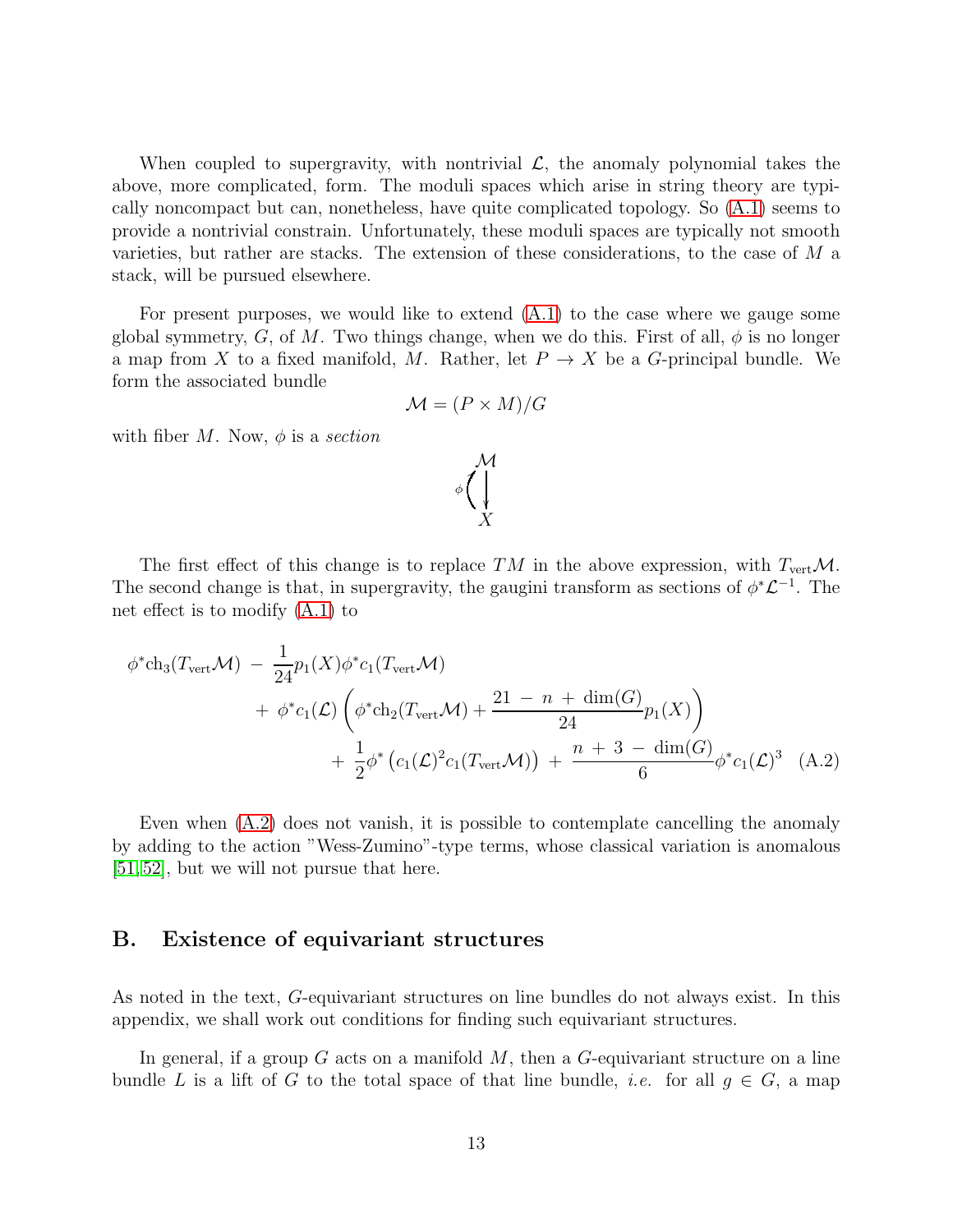$\tilde{g}: \text{Tot}(L) \to \text{Tot}(L)$  such that

$$
\pi(gy) = g\pi(y)
$$

for all  $y \in \text{Tot}(L)$ , and such that  $\tilde{g}h = \tilde{gh}$ . Furthermore, one often imposes additional constraints, e.g. an equivariant lift that preserves a holomorphic structure or a connection.

It is a standard result in the mathematics literature that equivariant structures do not always exist. The obstruction is typically finding a lift such that  $\tilde{g}h = gh$  – often one can find a projective representation of the group, but it may not be possible to find an honest representation of the group.

One necessary condition for equivariant structures to exist is that characteristic classes be invariant under group actions, but this is not sufficient. Examples of non-equivariant line and vector bundles, with invariant characteristic classes, can be found in e.g. [\[53,](#page-22-3) [54\]](#page-22-4) and references therein. Another example is as follows<sup>[8](#page-15-0)</sup>. Let  $E$  be an elliptic curve with a marked point  $\sigma \in E$ . Let  $L = \mathcal{O}_E(2\sigma)$ . Let  $x \in E$ , and let  $t_x : E \to E$  be the translation by x in the group law. Then for any x, the automorphism  $t_x$  preserves  $c_1(L)$  simply because  $t_x$ is homotopic to the identity and so acts trivially on  $H^2(E, \mathbb{Z})$ . However, if x is a general point,  $t_x^* L$  is not isomorphic to L as a holomorphic bundle. Hence this group of translations on  $E$  clearly can not have an equivariant lift<sup>[9](#page-15-1)</sup>. However, this sort of group action is not of interest, even in globally-supersymmetric sigma models (let alone locally-supersymmetric). There is no moment map for the translation action. (In the language of [\(B.1\)](#page-15-2), below, the vector field generating this symmetry is not in the kernel of s.)

In §[3,](#page-4-0) we noted the condition for an equivariant lift (or linearization<sup>[10](#page-15-3)</sup>, in the nomenclature of GIT quotient constructions) of the infinitesimal G-action. Here, we will lay out those conditions more carefully, and consider the existence of an equivariant lift for finite G transformations.

The Kähler form,  $\omega$ , endows M with a symplectic structure. (To be precise, we will use  $\omega' = \frac{1}{2}$  $\frac{1}{2}\omega$  as the symplectic structure.) At the Lie algebra level,  $\mathfrak{g} \subset \mathcal{X}_H$ , the Lie algebra of Hamiltonian vector fields on  $M$ ; in other words, the g-action arises from globally-defined moment maps  $(3.1)$ . There is an exact sequence,

<span id="page-15-2"></span>
$$
0 \longrightarrow H^{0}(M, \mathbb{R}) \longrightarrow C^{\infty}(M) \longrightarrow \mathcal{X}_{\omega} \stackrel{s}{\longrightarrow} H^{1}(M, \mathbb{R}) \longrightarrow 0
$$
 (B.1)

where  $\mathcal{X}_{\omega'}$  is the Lie algebra of symplectic vector fields (those preserving  $\omega'$ ), and  $\mathcal{X}_H \subset \mathcal{X}_{\omega'}$ 

<span id="page-15-0"></span><sup>8</sup> We would like to thank T. Pantev for providing this example.

<span id="page-15-1"></span><sup>&</sup>lt;sup>9</sup> In fact,  $t_x^* L \cong L$  if and only if x is a point of order two on E. Now, even if we restrict to points of order two, we will not have an equivariant structure. The points of order two are an abelian group isomorphic to  $\mathbb{Z}_2 \times \mathbb{Z}_2$  which preserves L, but L does not have an equivariant structure.

<span id="page-15-3"></span><sup>10</sup> Technically, a 'linearization' is an equivariant structure in which the group acts linearly on the fibers of vector bundles:  $L_x \rightarrow L_{gx}$ . All of the equivariant structures appearing in this paper are examples of linearizations.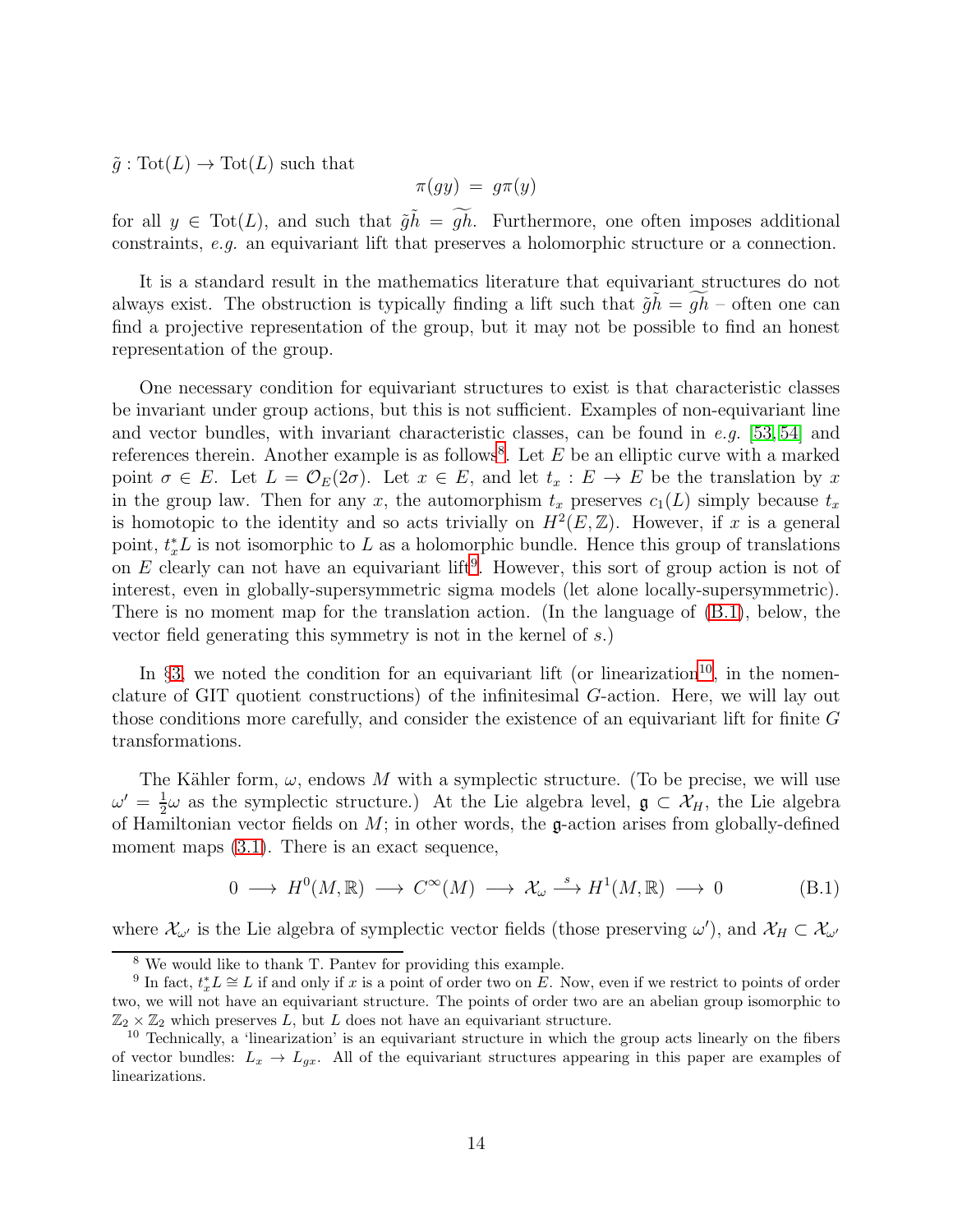is the subalgebra which is the kernel of s. So we naturally have a central extension

<span id="page-16-1"></span>
$$
0 \longrightarrow H^{0}(M, \mathbb{R}) \longrightarrow \tilde{\mathfrak{g}} \longrightarrow \mathfrak{g} \longrightarrow 0
$$
 (B.2)

where  $\tilde{\mathfrak{g}}$  acts equivariantly on  $\mathcal L$  (an infinitesimal lift is the same as an equivariant action of the Lie algebra). Next, let us determine when the extension [\(B.2\)](#page-16-1) splits. Let

$$
\mu\colon\,M\,\longrightarrow\,\mathfrak{g}^*
$$

be the moment map. In the notation of [\(3.1\)](#page-4-1), the functions

$$
D^{(a)}\ =\ 2\langle\mu,t^a\rangle
$$

for  $t^a \in \mathfrak{g}$ . The condition for [\(B.2\)](#page-16-1) to split is that  $\mu$  be equivariant, *i.e.* that

$$
\langle \mu, [t^a, t^b] \rangle = \{ \langle \mu, t^a \rangle, \langle \mu, t^b \rangle \}
$$
 (B.3)

where  $\{\cdot,\cdot\}$  is the Poisson-bracket, defined using  $\omega'$ . Given two splittings of [\(B.2\)](#page-16-1), the difference is an element of  $\text{Hom}(\mathfrak{g}, H^0(M, \mathbb{R}))$ .

Having found an infinitesimal lift, an equivariant lift of the Lie algebra, it remains to find a lift of the group  $G$  itself, that is, a splitting of the exact sequence of groups

$$
1 \to U(1) \to \tilde{G} \to G \to 1
$$

For G connected and simply-connected, there is no further obstruction. Given a lift at the level of the Lie algebra, every path in G lifts (uniquely!) to a path in G. Moreover, two paths in  $G$ , which are homotopic, lift to homotopic paths in  $G$ . If  $G$  is not simply-connected, there's no guarantee that a *closed* path in  $G$  lifts to a closed path in  $G$ . But for  $G$  simplyconnected, every closed path is homotopic to the trivial path, and hence lifts to a closed path in  $G$ .

For G not simply-connected, we may need to go to a finite cover  $\ddot{G} \rightarrow G$ , in order to find an equivariant lift. As an example, consider  $M = \mathbb{C}P^1$ , with  $G = SO(3)$ . As discussed in [\[41\]](#page-21-5), when  $\mathcal L$  is an odd power of the tautological line bundle, it is  $\hat G = SU(2)$  that lifts to an equivariant action on  $\mathcal{L}$ ;  $\mathcal{L}$  does not admit an  $SO(3)$ -equivariant structure.

As noted earlier, when equivariant structures do exist, they are not unique. The set of equivariant structures on  $C^{\infty}$  line bundles preserving the connection form torsors under  $Hom(G, U(1))$ ; the set of equivariant structures on holomorphic line bundles preserving the holomorphic structure form torsors under  $Hom(G, \mathbb{C}^{\times})$ . As noted elsewhere in this paper, the Fayet-Iliopoulos parameters correspond precisely to such choices (and hence are quantized).

## <span id="page-16-0"></span>C. An example of a GIT quotient

In order to clarify some of the claims made in the text, and since the technology is not widely familiar to physicists, in this section we shall work through a very basic example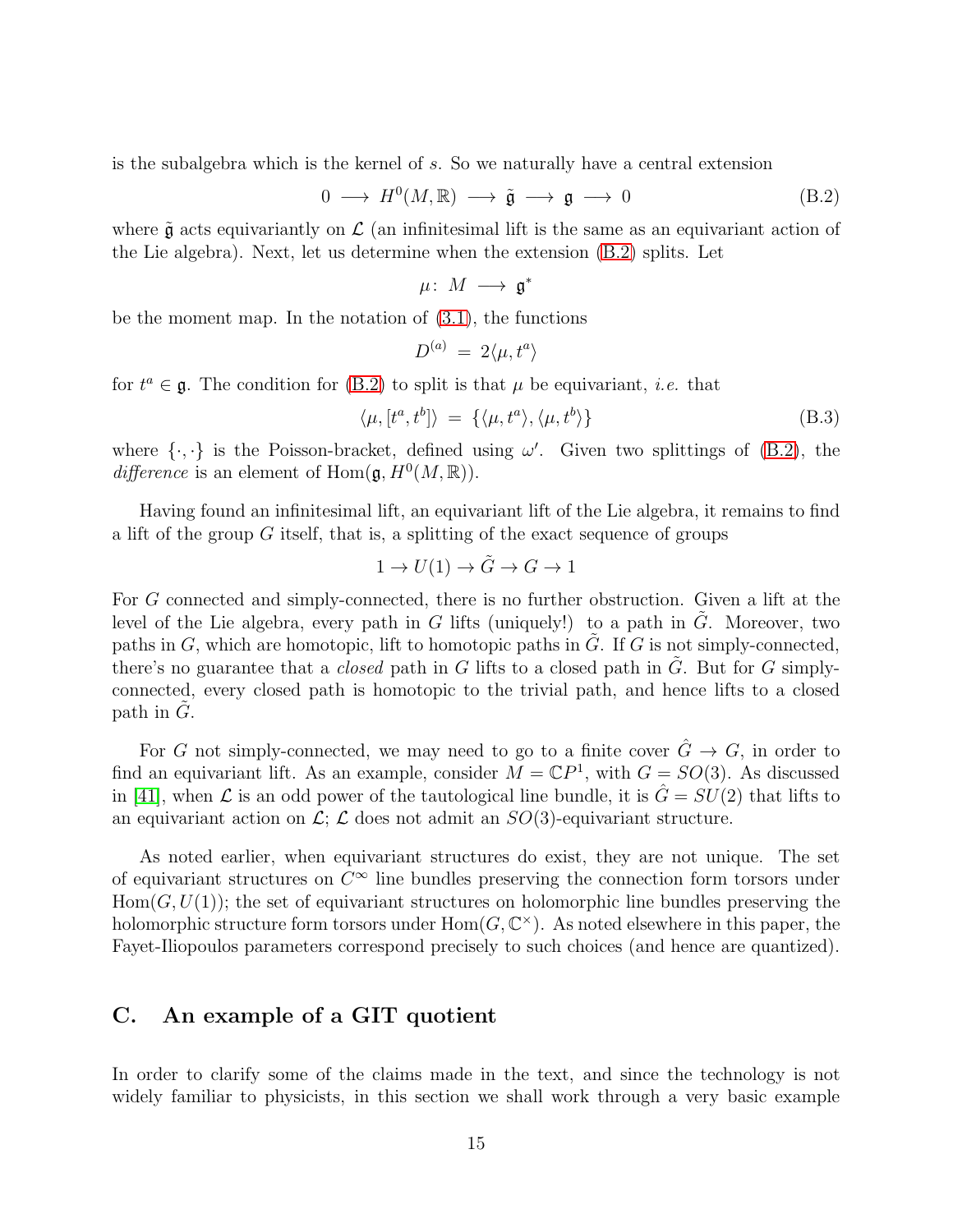of a geometric invariant theory (GIT) quotient. (See [\[36](#page-21-1)[–38\]](#page-21-2) for more information on GIT quotients, and [\[55\]](#page-22-5)[appendix C] for additional examples.)

In principle, given a complex manifold X with very ample line bundle  $L \to X$ , and the action of some group  $G$  on  $X$  which has been lifted to a linearization on  $L$ , then the GIT quotient is defined to be

$$
\operatorname{Proj} \bigoplus_{n\geq 0} H^0\left(X, L^{\otimes n}\right)^G
$$

The resulting quotient is sometimes denoted  $X//G$ , and depends upon the choice of linearization. (As discussed in the text, in 'typical' cases the result will be equivalent to a symplectic quotient, for reductions on special ('integral') coadjoint orbits.)

To clarify, let us describe a projective space  $\mathbb{P}^{n-1}$  as  $\mathbb{C}^n//\mathbb{C}^{\times}$ , where the  $\mathbb{C}^{\times}$  acts with weights 1. We write

<span id="page-17-0"></span>
$$
\mathbb{C}^n//\mathbb{C}^\times = \text{Proj}\bigoplus_{p\geq 0} H^0\left(\mathbb{C}^n, L^{\otimes p}\right)^{\mathbb{C}^\times} \tag{C.1}
$$

where the line bundle L is necessarily  $\mathcal O$ . The choice of linearization, the choice of equivariant structure, can be encoded in the  $\mathbb{C}^{\times}$  action on a generator, call it  $\alpha$  of the module corresponding to L. Since  $L \cong \mathcal{O}$ ,

$$
H^0\left(\mathbb{C}^n,L^{\otimes p}\right) \;=\; \mathbb{C}[x_1,\cdots,x_n]
$$

for all p, but the  $\mathbb{C}^{\times}$  action varies. For example, if  $s \in H^{0}(\mathbb{C}^{n}, L^{\otimes p})$  is homogeneous of degree d, and the generator  $\alpha$  is of weight r under  $\mathbb{C}^{\times}$ , then under the  $\mathbb{C}^{\times}$  action,

$$
s\ \mapsto\ \lambda^{d+pr}s
$$

where  $\lambda \in \mathbb{C}^{\times}$  – the  $\lambda^{d}$  because s is a degree d polynomial, the  $\lambda^{pr}$  because of the action on the generator.

If  $r = 0$ , then for all p the only  $\mathbb{C}^{\times}$ -invariant sections are constants, so we have

$$
\mathrm{Proj} \, \bigoplus_{p \geq 0} \mathbb{C} \, = \, \mathrm{Proj} \, \mathbb{C}[y]
$$

where  $y$  is taken to have degree 1. This is just a point.

If  $r = -1$ , then the  $\mathbb{C}^{\times}$ -invariant sections of  $L^{\otimes p}$  are homogeneous polynomials of degree  $p$ . In this case,  $(C.1)$  becomes

$$
Proj \bigoplus_{p \geq 0} (\text{degree } p \text{ polynomials}) = Proj \mathbb{C}[x_1, \cdots, x_n]
$$

where the  $x_i$  all have degree 1, which is  $\mathbb{P}^{n-1}$ .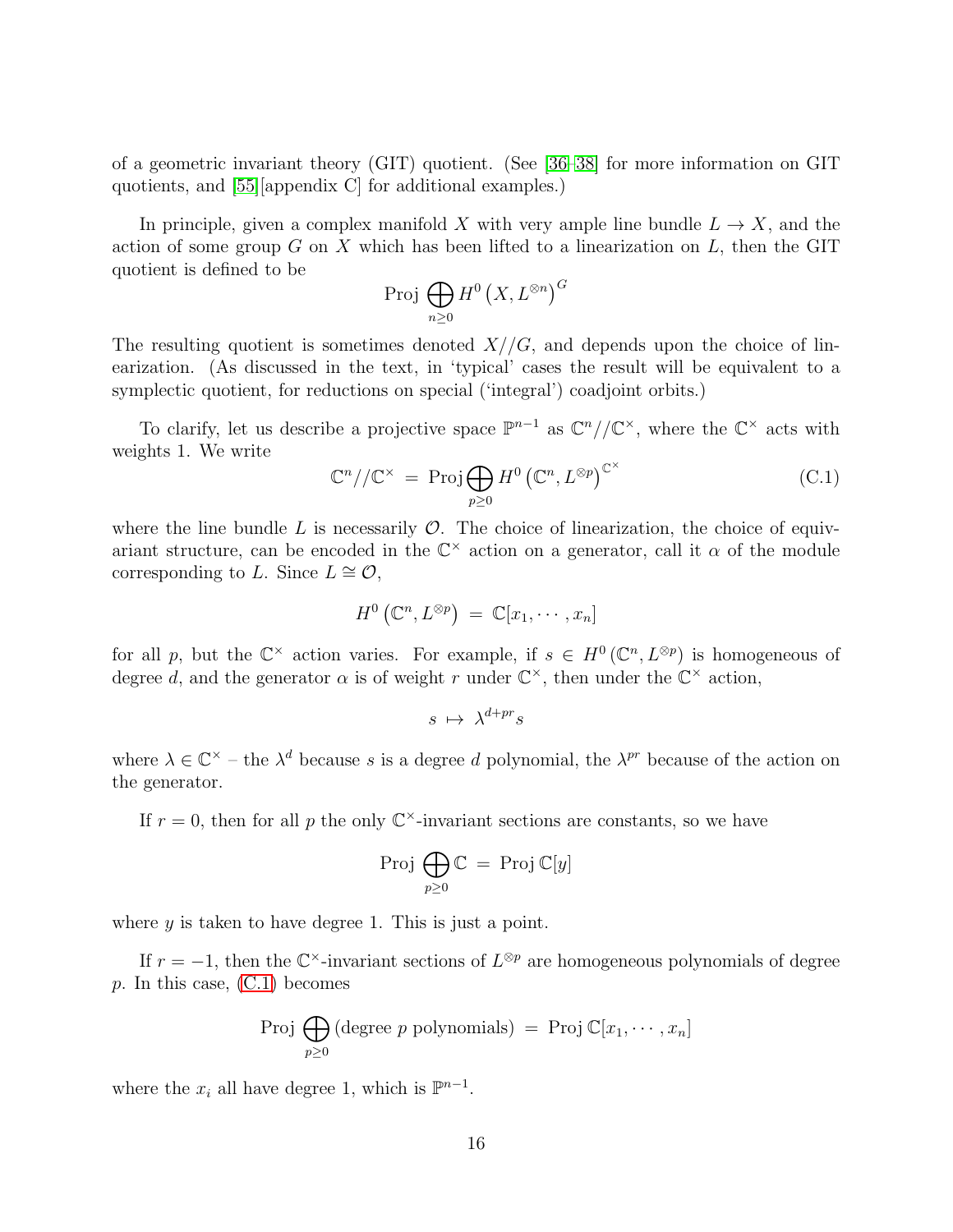If  $r < -1$ , then  $(C.1)$  becomes

$$
Proj \bigoplus_{p \geq 0} (\text{ degree } -rp \text{ polynomials})
$$

The map from  $\mathbb{C}[x_1, \dots, x_n]$  into the graded ring above defines the Veronese embedding of degree  $-r$  of  $\mathbb{P}^{n-1}$  into  $\mathbb{P}^{(n-1+r) \text{ choose}(n-1)-1}$ . This is a degree  $-r$  map.

If  $r > 0$ , then there are no invariant sections except for constant sections in the special case that  $p = 0$ . In this case, [\(C.1\)](#page-17-0) is the empty set.

Physically, the integer  $r$  corresponds to the Fayet-Iliopoulos parameter in the supergravity theory.

What distinguishes the various values of  $r$  is the Kähler class of the resulting space. In the GIT quotient construction, the Kähler class is the first Chern class of some line bundle, obtained by pulling back  $\mathcal{O}(1)$  along the canonical embedding into a projective space defined by the Proj construction. For the linearization defined by  $-r$ , we have seen that the GIT quotient (defined by the Proj of the invariant subring) is given by the projective space  $\mathbb{P}^{n-1}$ together with a natural embedding of degree  $-r$  into a higher-dimensional projective space. Pulling back  $\mathcal{O}(1)$  along such a map gives  $\mathcal{O}(-r)$ . Thus, the linearization defined by r  $(r < 0)$  corresponds to a Kähler class  $-r$  on  $\mathbb{P}^{n-1}$ .

In principle, one would like a gerby analogue of the construction above, that produces a closed substack of a gerbe on a projective space, rather than a closed subvariety of a projective space. However, we do not know of a precise analogue – meaning, the Proj construction always builds spaces, not stacks, and we do not know of a stacky analogue of Proj.

# <span id="page-18-0"></span>References

- <span id="page-18-1"></span>[1] N. Seiberg, "Modifying the sum over topological sectors and constraints on supergravity," [arXiv:1005.0002 \[hep-th\]](http://arxiv.org/abs/1005.0002).
- [2] S. H. Katz, T. Pantev, and E. Sharpe, "D-branes, orbifolds, and Ext groups," Nucl. Phys. **B673** (2003) 263-300, [arXiv:hep-th/0212218](http://arxiv.org/abs/hep-th/0212218).
- [3] T. Pantev and E. Sharpe, "Notes on gauging noneffective group actions," [arXiv:hep-th/0502027](http://arxiv.org/abs/hep-th/0502027).
- [4] T. Pantev and E. Sharpe, "String compactifications on Calabi-Yau stacks," *Nucl. Phys.*  $\bf{B733}$  (2006) 233-296,  $\arXiv:$ hep-th/0502044.
- [5] T. Pantev and E. Sharpe, "GLSM's for gerbes (and other toric stacks)," Adv. Theor. Math. Phys. 10 (2006) 77-121, [arXiv:hep-th/0502053](http://arxiv.org/abs/hep-th/0502053).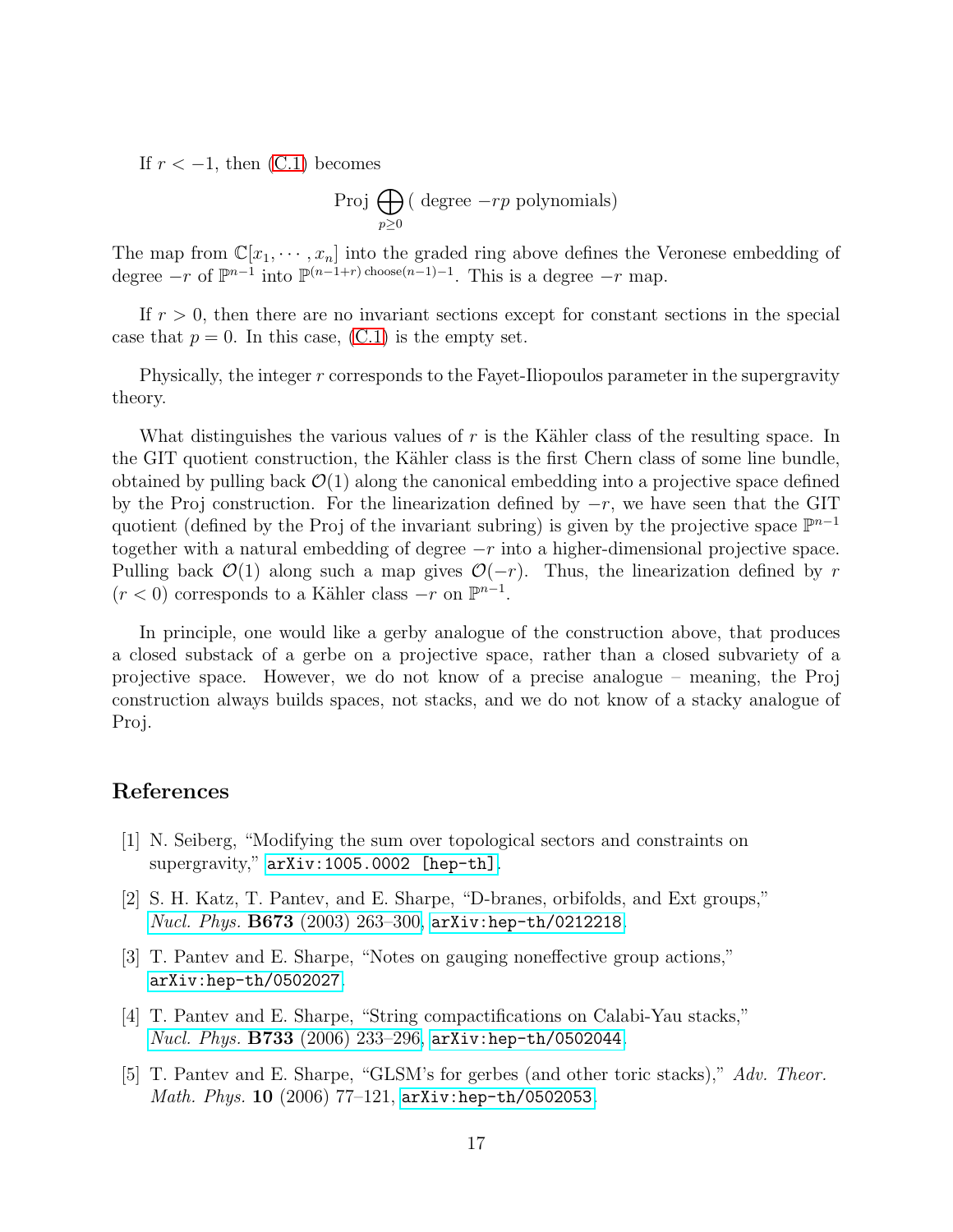- [6] R. L. Karp, "On the  $\mathbb{C}^n/\mathbb{Z}_m$  fractional branes," [J. Math. Phys.](http://dx.doi.org/10.1063/1.3072696) 50 (2009) 022304, [arXiv:hep-th/0602165](http://arxiv.org/abs/hep-th/0602165).
- <span id="page-19-5"></span>[7] C. P. Herzog and R. L. Karp, "On the geometry of quiver gauge theories: Stacking exceptional collections," [arXiv:hep-th/0605177](http://arxiv.org/abs/hep-th/0605177).
- [8] S. Hellerman, A. Henriques, T. Pantev, E. Sharpe, and M. Ando, "Cluster decomposition, T-duality, and gerby CFT's," Adv. Theor. Math. Phys. 11 (2007) 751–818, [arXiv:hep-th/0606034](http://arxiv.org/abs/hep-th/0606034).
- <span id="page-19-0"></span>[9] A. Caldararu, J. Distler, S. Hellerman, T. Pantev, and E. Sharpe, "Non-birational twisted derived equivalences in Abelian GLSMs," [Commun. Math. Phys.](http://dx.doi.org/10.1007/s00220-009-0974-2) 294 (2010) 605–645, [arXiv:0709.3855 \[hep-th\]](http://arxiv.org/abs/0709.3855).
- <span id="page-19-1"></span>[10] E. Sharpe, "Derived categories and stacks in physics," in Homological mirror symmetry, vol. 757 of *Lecture Notes in Phys.*, pp. 249–272. Springer, Berlin, 2009. [arXiv:hep-th/0608056](http://arxiv.org/abs/hep-th/0608056).
- [11] E. Sharpe, "Landau-Ginzburg models, gerbes, and Kuznetsov's homological projective duality," in Topology, C\*-Algebras, and String Duality, J. Rosenberg, ed., vol. 111 of CBMS Regional Conference Series in Mathematics. Conference Board of the Mathematical Sciences, Washington, DC, 2009.
- <span id="page-19-2"></span>[12] E. Sharpe, "GLSM's, gerbes, and Kuznetsov's homological projective duality,"  $arXiv:1004.5388$  [hep-th]. Contribution to the proceedings of Quantum theory and symmetries 6.
- <span id="page-19-3"></span>[13] W.-m. Chen and Y.-b. Ruan, "A new cohomology theory for orbifold," [Commun. Math. Phys.](http://dx.doi.org/10.1007/s00220-004-1089-4) 248 (2004) 1–31, [arXiv:math/0004129](http://arxiv.org/abs/math/0004129).
- [14] D. Abramovich, T. Graber, and A. Vistoli, "Gromov-Witten theory of Deligne-Mumford stacks," Amer. J. Math. 130 [no. 5, \(2008\) 1337–1398,](http://dx.doi.org/10.1353/ajm.0.0017) [arXiv:math.AG/0603151](http://arxiv.org/abs/math.AG/0603151).
- [15] T. Coates, A. Corti, Y. Lee, and H. Tseng, "The quantum orbifold cohomology of weighted projective spaces," Acta Math. 202 [no. 2, \(2009\) 139–193,](http://dx.doi.org/10.1007/s11511-009-0035-x) [arXiv:math.AG/0608481](http://arxiv.org/abs/math.AG/0608481).
- <span id="page-19-4"></span>[16] E. Mann, "Orbifold quantum cohomology of weighted projective spaces," J. Algebraic Geom. 17 no. 1, (2008) 137–166, [math.AG/0610965](http://arxiv.org/abs/math.AG/0610965).
- <span id="page-19-6"></span>[17] E. Andreini, Y. Jiang, and H. Tseng, "On Gromov-Witten theory of root gerbes," [arXiv:0812.4477 \[math.AG\]](http://arxiv.org/abs/0812.4477).
- [18] E. Andreini, Y. Jiang, and H. Tseng, "Gromov-Witten theory of product stacks," [arXiv:0905.2258 \[math.AG\]](http://arxiv.org/abs/0905.2258).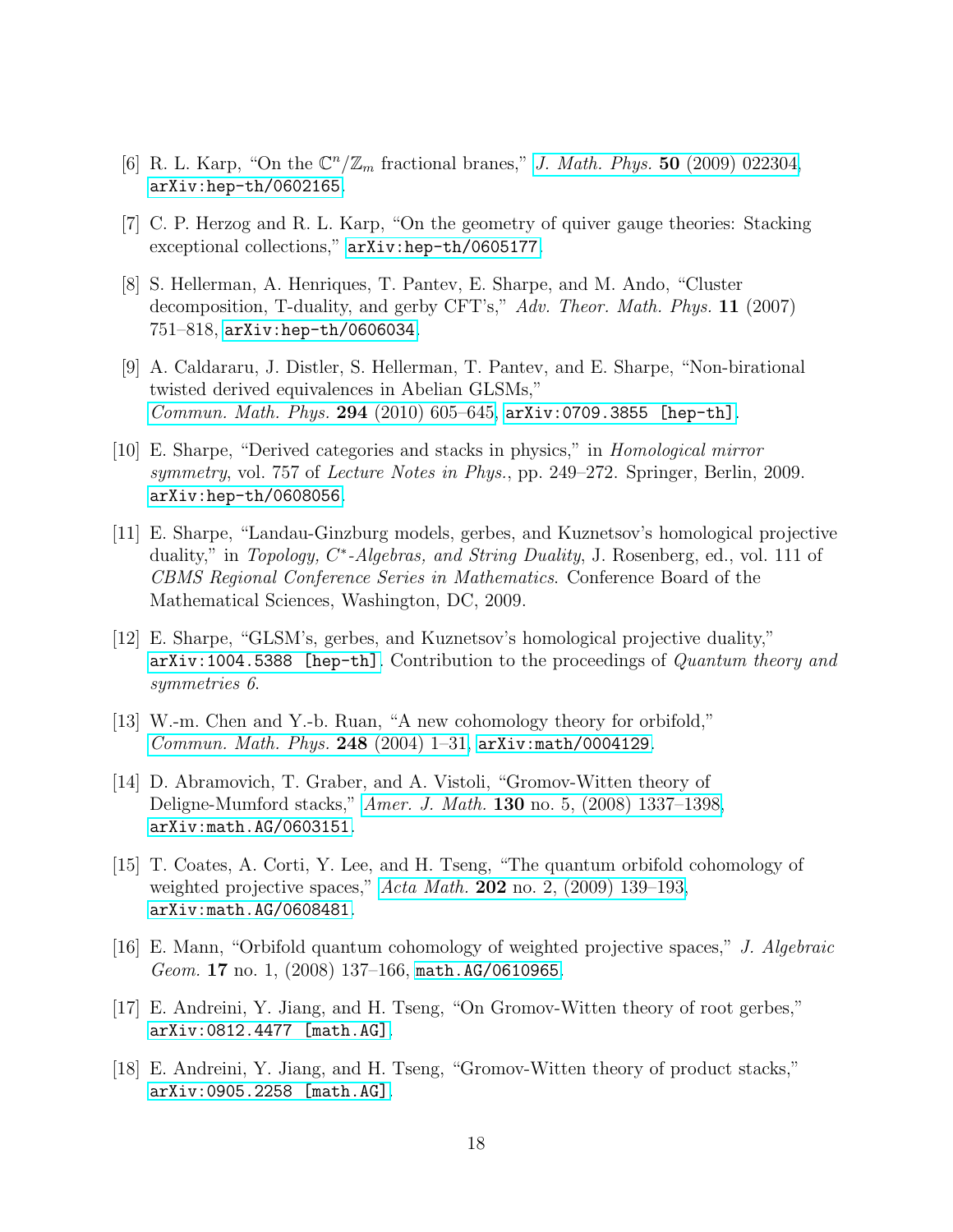- [19] E. Andreini, Y. Jiang, and H. Tseng, "Gromov-Witten theory of etale gerbes, I: root gerbes," [arXiv:0907.2087 \[math.AG\]](http://arxiv.org/abs/0907.2087).
- [20] H. Tseng, "On degree zero elliptic orbifold Gromov-Witten invariants," [arXiv:0912.3580 \[math.AG\]](http://arxiv.org/abs/0912.3580).
- <span id="page-20-0"></span>[21] A. Gholampour and H. Tseng, "On Donaldson-Thomas invariants of threefold stacks and gerbes," [arXiv:1001.0435 \[math.AG\]](http://arxiv.org/abs/1001.0435).
- <span id="page-20-1"></span>[22] X. Tang and H. Tseng, "Duality theorems of etale gerbes on orbifolds," [arXiv:1004.1376 \[math.AG\]](http://arxiv.org/abs/1004.1376).
- [23] A. Kuznetsov, "Homological projective duality," [Publ. Math. Inst. Hautes](http://dx.doi.org/10.1007/s10240-007-0006-8) Etudes Sci. no. 105,  $(2007)$  157–220, [arXiv:math.AG/0608481](http://arxiv.org/abs/math.AG/0608481).
- <span id="page-20-2"></span>[24] A. Kuznetsov, "Derived categories of quadric fibrations and intersections of quadrics," Adv. Math. 218 no. 5,  $(2008)$  1340-1369, [arXiv:math.AG/0510670](http://arxiv.org/abs/math.AG/0510670).
- <span id="page-20-3"></span>[25] A. Kuznetsov, "Homological projective duality for Grassmannians of lines," [arXiv:math.AG/0610957](http://arxiv.org/abs/math.AG/0610957).
- <span id="page-20-4"></span>[26] E. Sharpe and S. Hellerman, "Sums over topological sectors and quantization of Fayet-Iliopoulos parameters." To appear.
- <span id="page-20-5"></span>[27] E. Witten and J. Bagger, "Quantization of Newton's constant in certain supergravity theories," *Phys. Lett.* **B115** [\(1982\) 202–206.](http://dx.doi.org/10.1016/0370-2693(82)90644-X)
- [28] J. Distler, "Coupling to supergravity." Weblog entry, March, 2010. <http://golem.ph.utexas.edu/~distler/blog/archives/002180.html>.
- <span id="page-20-6"></span>[29] J. Bagger and E. Witten, "The gauge invariant supersymmetric nonlinear sigma model," *Phys. Lett.* **B118** (1982) 103-106.
- <span id="page-20-7"></span>[30] J. Bagger and J. Wess, "Gauging the supersymmetric sigma model with a Goldstone field," *Phys. Lett.* **B199** [\(1987\) 243–246.](http://dx.doi.org/10.1016/0370-2693(87)91367-0)
- <span id="page-20-9"></span><span id="page-20-8"></span>[31] A. Knutson. Private communication.
- [32] J. Wess and J. Bagger, Supersymmetry and Supergravity. Princeton Series in Physics. Princeton University Press, Princeton, NJ, second ed., 1992.
- <span id="page-20-10"></span>[33] B. Kostant, "Quantization and unitary representations. I. Prequantization," in Lectures in modern analysis and applications, III, vol. 170 of Lecture Notes in Mathematics, pp. 87–208. Springer, Berlin, 1970.
- <span id="page-20-11"></span>[34] E. R. Sharpe, "Discrete torsion," Phys. Rev. D68 [\(2003\) 126003,](http://dx.doi.org/10.1103/PhysRevD.68.126003) [arXiv:hep-th/0008154](http://arxiv.org/abs/hep-th/0008154).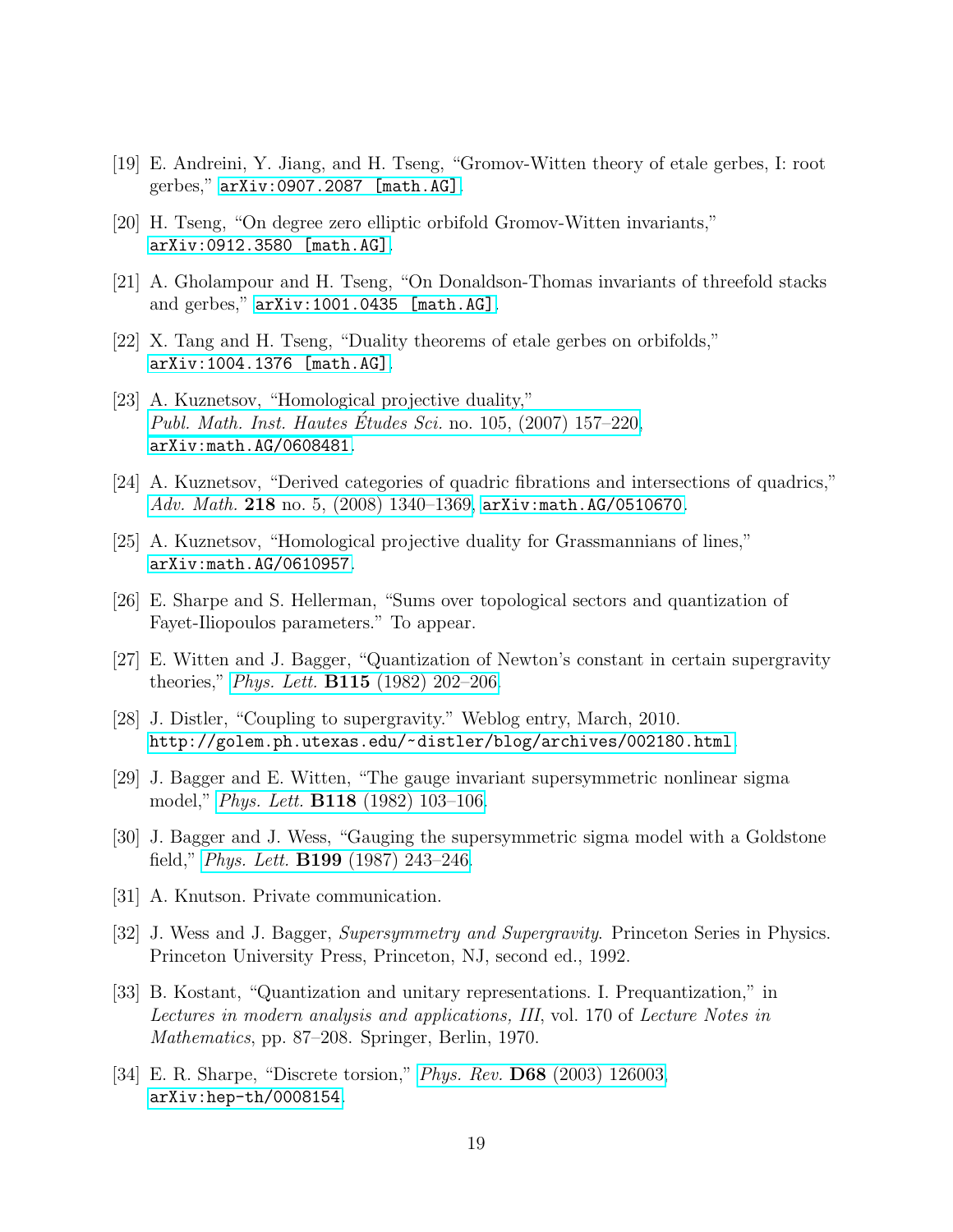- <span id="page-21-1"></span><span id="page-21-0"></span>[35] K. Kodaira, "On Kähler varieties of restricted type (an intrinsic characterization of algebraic varieties)," Ann. Math.  $60$  (1954) 28–48.
- [36] D. Mumford, J. Fogarty, and F. Kirwan, Geometric Invariant Theory, vol. 34 of Ergebnisse der Mathematik und ihrer Grenzgebiete (2) [Results in Mathematics and Related Areas (2)]. Springer-Verlag, Berlin, third ed., 1994.
- [37] P. E. Newstead, Introduction to Moduli Problems and Orbit Spaces, vol. 51 of Tata Institute of Fundamental Research Lectures on Mathematics and Physics. Tata Institute of Fundamental Research, Bombay, 1978.
- <span id="page-21-3"></span><span id="page-21-2"></span>[38] F. C. Kirwan, Cohomology of Quotients in Symplectic and Algebraic Geometry, vol. 31 of Mathematical Notes. Princeton University Press, Princeton, NJ, 1984.
- <span id="page-21-4"></span>[39] P. Argyres, "Introduction to supersymmetry." Lecture notes, 1996. <http://www.physics.uc.edu/~argyres/661/susy1996.pdf>.
- [40] P. S. Aspinwall and D. R. Morrison, "Chiral rings do not suffice:  $N=(2,2)$  theories with nonzero fundamental group," Phys. Lett.  $B334$  [\(1994\) 79–86,](http://dx.doi.org/10.1016/0370-2693(94)90594-0) [arXiv:hep-th/9406032](http://arxiv.org/abs/hep-th/9406032).
- <span id="page-21-5"></span>[41] J. A. Bagger, "Coupling the gauge invariant supersymmetric nonlinear sigma model to supergravity," Nucl. Phys. **B211** (1983) 302-316.
- <span id="page-21-6"></span>[42] J. Bagger and E. Witten, "Matter couplings in N=2 supergravity," Nucl. Phys. B222 [\(1983\) 1–10.](http://dx.doi.org/10.1016/0550-3213(83)90605-3)
- <span id="page-21-7"></span>[43] J. A. Bagger, "Supersymmetric sigma models," in Supersymmetry (Bonn, 1984), K. Dietz, R. Flume, and G. van Gehlen, eds., vol. 125 of NATO Adv. Sci. Inst. Ser. B Phys., pp. 45–87. Plenum, New York, 1985.
- <span id="page-21-8"></span>[44] K. Galicki and H. B. Lawson, Jr., "Quaternionic reduction and quaternionic orbifolds," Math. Ann. 282 [no. 1, \(1988\) 1–21.](http://dx.doi.org/10.1007/BF01457009)
- <span id="page-21-9"></span>[45] A. Swann, "HyperKähler and quaternionic Kähler geometry," *Math. Ann.* 289 (1991) 421–450.
- [46] D. Joyce, "The hypercomplex quotient and the quaternionic quotient," Math. Ann. 290 [no. 2, \(1991\) 323–340.](http://dx.doi.org/10.1007/BF01459248)
- <span id="page-21-11"></span><span id="page-21-10"></span>[47] A. Strominger, "Special geometry," *[Commun. Math. Phys.](http://dx.doi.org/10.1007/BF02096559)* **133** (1990) 163–180.
- [48] G. W. Moore and P. C. Nelson, "Anomalies in nonlinear sigma models," Phys. Rev. Lett. 53 [\(1984\) 1519–1522.](http://dx.doi.org/10.1103/PhysRevLett.53.1519)
- [49] G. W. Moore and P. C. Nelson, "The etiology of sigma model anomalies," [Commun. Math. Phys.](http://dx.doi.org/10.1007/BF01212688) 100 (1985) 83–132.